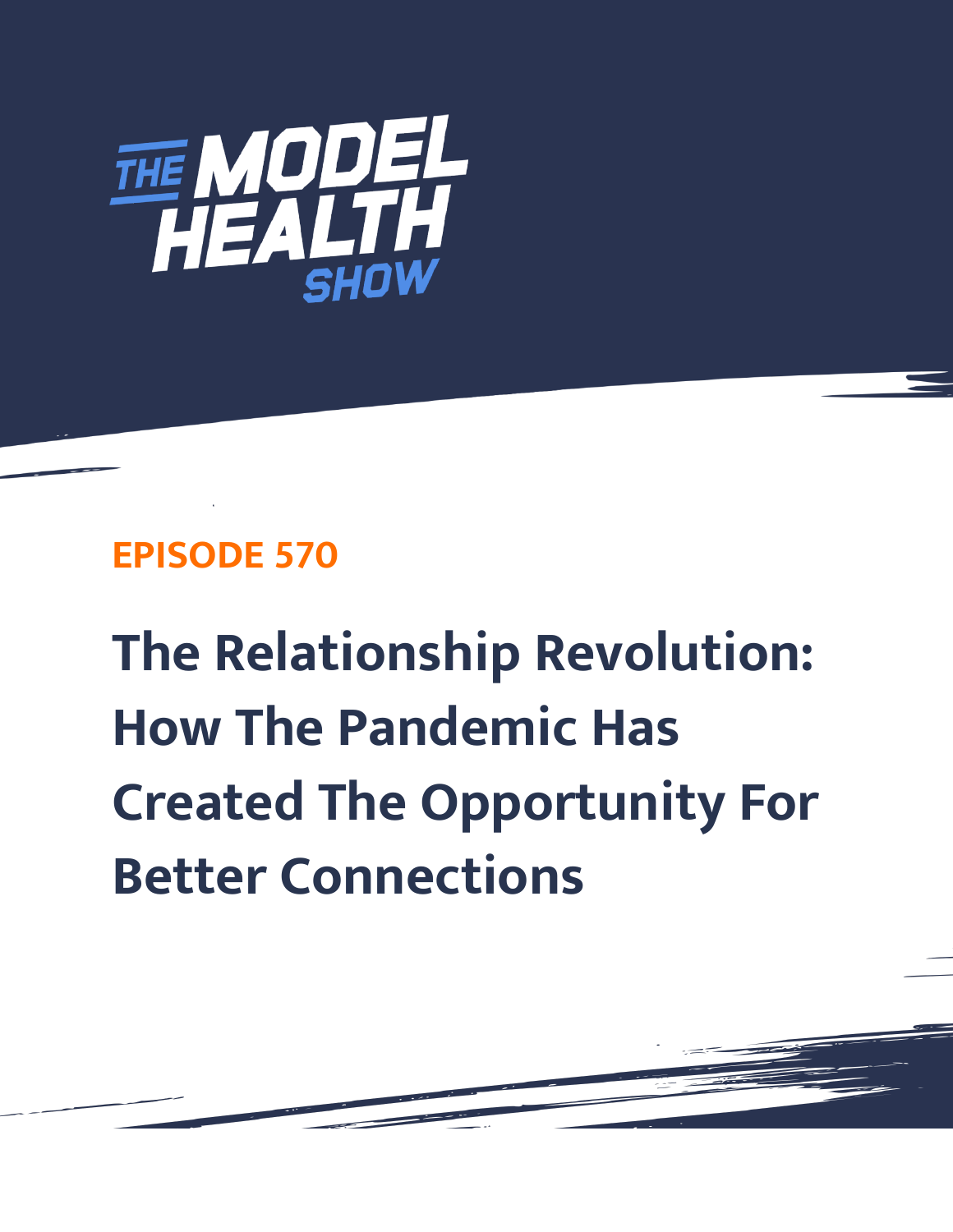## **You are now listening to The Model Health Show with Shawn Stevenson. For more, visit themodelhealthshow.com.**

**SHAWN STEVENSON:** Welcome to The Model Health Show. This is fitness and nutrition expert, Shawn Stevenson, and I'm so grateful for you tuning in with me today. Name something that is more impactful on your happiness, on your success, on your health than your relationships. Our relationships have a truly deep impact on our sense of joy, on our sense of empowerment or sense of peace, but on the other side, they can also be a deep source of pain, of anguish, of turmoil, of disruption. We often don't think about just how much our relationships impact our livelihood. Humans are innately tribal creatures. Even the most introverted among us still need other humans to thrive. It's built into our DNA. Our DNA expects us to connect with other humans. It's how we evolve. We literally cannot survive. Once we get here, there are animals that they get dropped out of the oven and they get up and they can make it, they could survive.

Have you ever seen those little baby turtles on the beach? Day one, no mama, they got to scurry their way back to the ocean. But for human babies, we need our mother, we need somebody to take care of us. We need other people just to survive. And that doesn't just go away because we get older. Oftentimes our hardwiring is just now we're just a bigger baby, we're big adult babies who require a lot of the same inputs to the degree. A huge meta-analysis published in the Journal of Personality and Social Psychology detailed how our social relationships and our level of self-esteem are deeply reciprocal, and here's the key, this is true in all developmental stages across our entire lifespan. So, to put this bluntly, our relationships deeply influence our self-esteem, and our self-esteem deeply influences the quality of our relationships. They are synergistic. They're feeding right into one another constantly. And so, the quality of our relationships will affect how we feel about ourselves. We can't do anything about that. We can't turn it off. And how we feel about ourselves is going to determine the quality of our relationships and our standards, and what we are extracting and giving into our relationships, and the list goes on and on. Today, we're going to break these things down and understand this important tenet in our lives about how important our relationships are to our ability to thrive as human beings.

That is the goal today, and the reason that this is so important right now at this very moment, is that over the past two years, we've experienced a tremendous strain as a society and many relationships have been totally fractured or dissolved over this two-year timespan. Many relationships have been broken apart. Also, many relationships have been strengthened over these past two years. And also, many new relationships have blossomed over these past two years.

But one thing is for certain, you likely didn't end the pandemic with the same relationships and [connection that you started with, unless you were hiding under a rock, unless](https://themodelhealthshow.com/relationship-revolution/) you were hiding

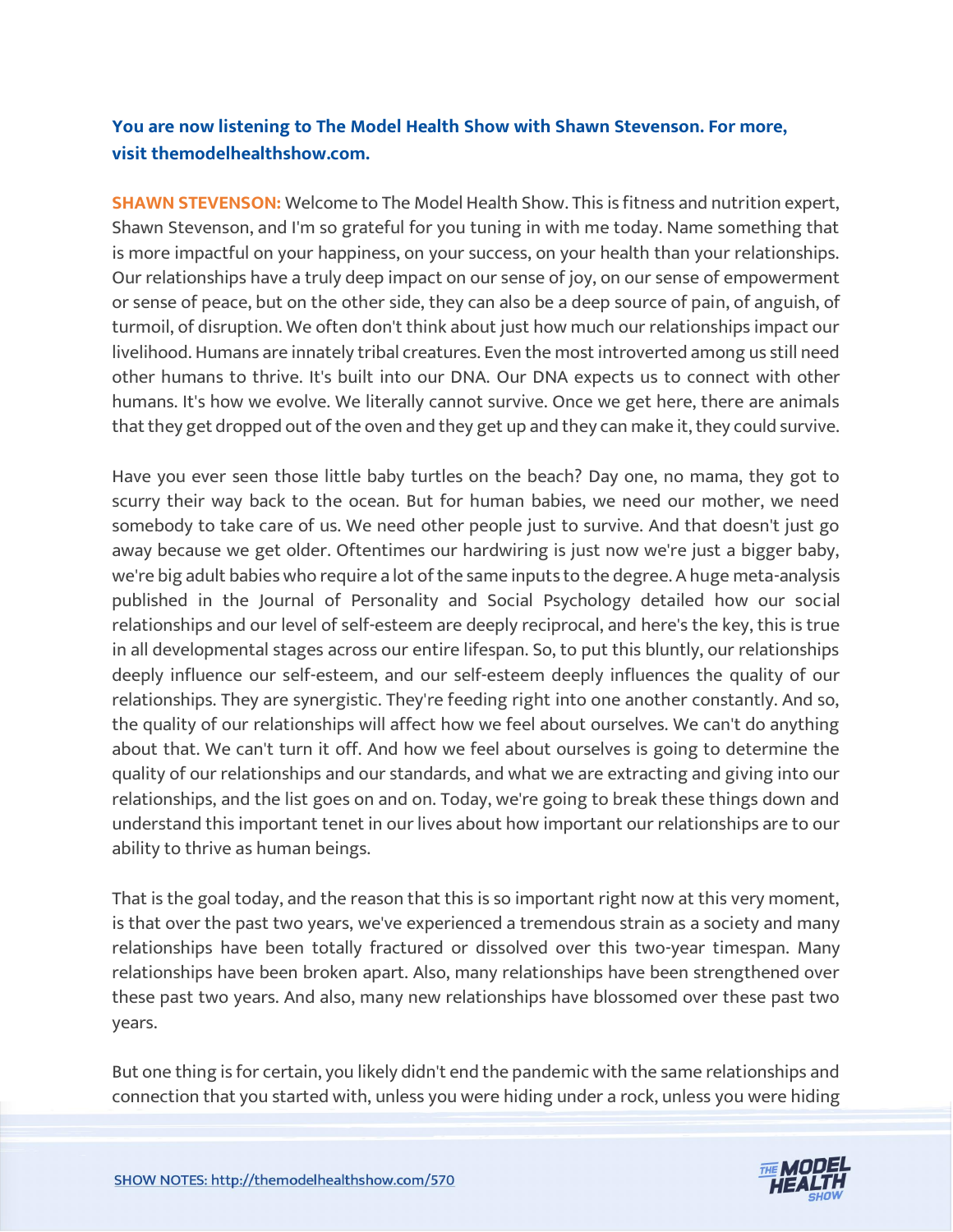in a turtle shell, you likely felt the weight of relationships ebbing and flowing and changing and evolving. And also, for many people, it's been a tremendous experience of adjustment, and so today we're going to dive in deep and dissect why our relationships are so impactful in our lives, and also, what do we do to optimize, and support cultivate healthy relationships moving forward? Because truly, we have to heal as a society. There's been so much divisiveness. There's been so much infighting. Instead of it being Team Human, it's been divisiveness and them versus us. And if we're going to get anywhere as a species, we've got to get more united and for that to take place we cannot put this in the hands of politicians who are, innately, they're coming into the game divided. They're like, "You know what, I'm on this team." They're telling you right out of the gate that they're not with what the other people are talking about, alright.

If it's going to change, it's going to be up to us, and what we're doing within our own households, within our own mind, it starts there, within our own households and within our own communities, and it can blossom from there. But truly, this change is up to us, we cannot sit around and wait for someone else to fix this. It's up to us. And the path can be incredibly rewarding, not to say that it's not going to come without work, and we're also going to look at, what do we need to do for us to achieve that sense of peace and empowerment when relationships are just, they're totally fractured and there's no repairing them. That's okay too. And we're going to talk about all of those things so that we can feel more empowered moving forward.

Now, I want to kick things off by talking about just how much our environment impacts our livelihood, impacts our perception about reality. Because our perception of reality is our reality. Our perception of reality is our reality. No two people in the history of humanity, including the billions of people that are alive right now has the same exact perception. It's impossible. No one else sees through your eyes and has your life experiences in this kind of tapestry of events, in this patchwork quilt of ideas and experiences and fears and perceptions. All of that constitutes the lens that you see life through. And the number one driving force of the human psyche is to stay congruent with the ideas that one has about the world around them, and to stay congruent about the ideas that one has about themselves. And we're going to dissect that more as we go along, but that environmental influence, there is often the statement that you are a product of your environment, it's absolutely true.

We cannot help it. We are hardwired to pick up and to assimilate the world around us, and it's an amazing thing, it's an amazing feature of life here on planet Earth. Now, that statement, however, can be incredibly limiting because it's not the full story. You're not just a product of your environment, you're also a creator of your environment once you become aware. Knowing that your environment will inherently influence you, that doesn't mean you just become a victim. This means that, "Oh, my environment is influencing me. Let me create an [environment to the best of my ability that is creating the conditions to where the behaviors](https://themodelhealthshow.com/relationship-revolution/)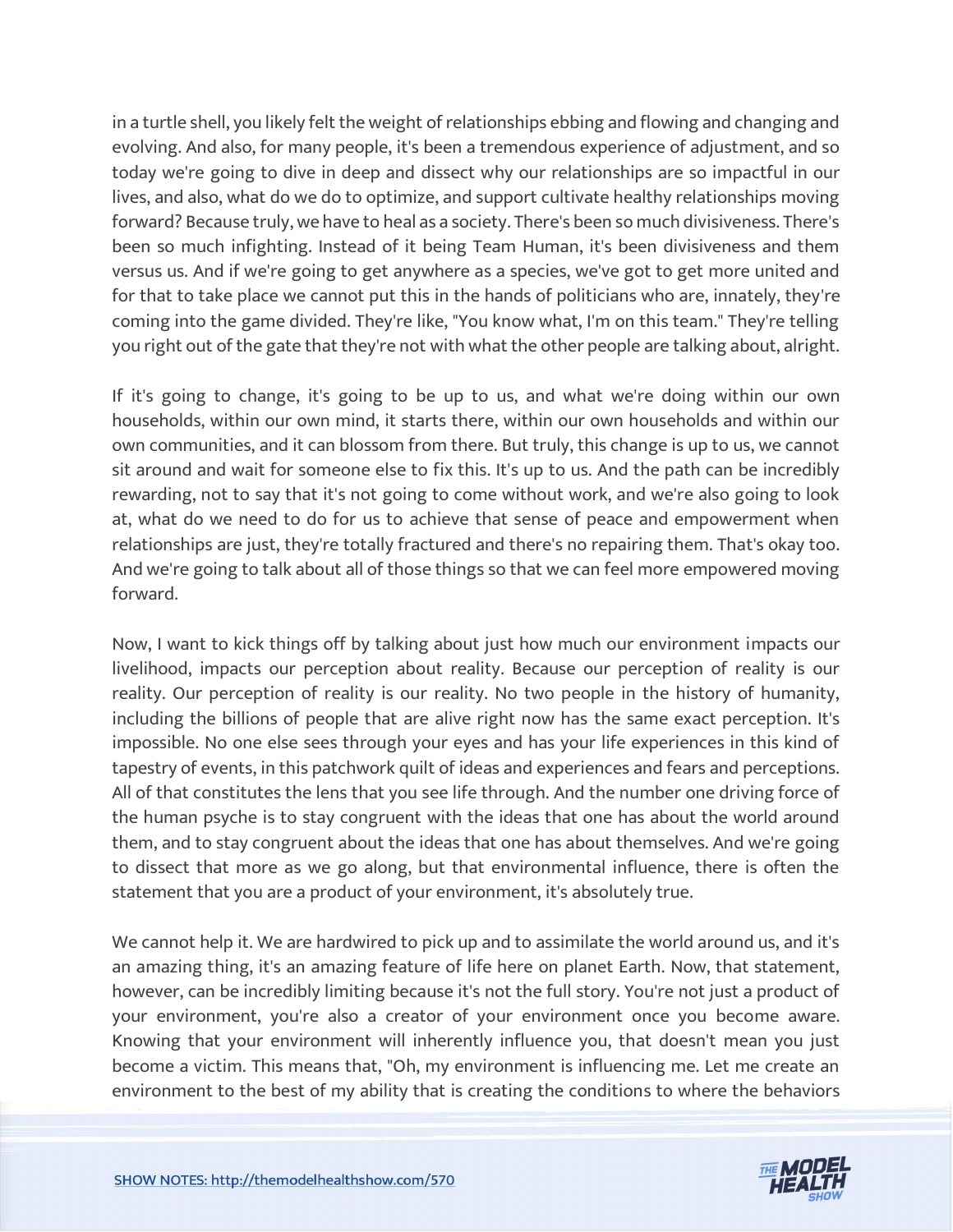that I want to evoke are automatic, the thoughts that I want to think are automatic, the feelings that I want to feel are automatic because I've created an environment that are conducive to those things." Alright, this is the power that we have.

Now, a big part of our environment is people, alright. People are a big part of this tapestry. And so, this starts to remind me of Mister Rogers' Neighborhood and the different characters and their land of make-believe. But a big part of that expression was teaching an engagement with other human beings, even though my man was playing with a lot of puppets. But it's also being able to story tell and to understand that these characters that we're associating with have their own agendas, they have their own needs and desires as do you, and how can we blend these things all together in a way that's efficacious for everybody? And so, understanding people are a major contributor to our environmental input, alright. Now, that environment can be affirmative, or it can be detracting. It can be health-affirming, or it can be dangerous. And there's some of everything in-between.

So to break this down a little bit further, researchers at Princeton University hooked up test subjects to devices to read their brain activity, and they had them to sit down, and these are strangers, alright, but they had them to sit down and just to create a little bit of small talk, create some rapport, and they found that once individuals had established even a small level of rapport and connection, their brains started to sync up, their brain activity, their brain waves that they were monitoring started to mirror each other, alright. These are strangers, these are people that they don't even know, and they saw that when humans are in conversation with one another, their brains start to sync up, alright. Our brains start to sync up when we're in communication with other human beings in the real world. This is just something we're hardwired to do.

It's been there throughout our evolution. We don't think about this, it's the invisible to us. We see other species of animals having their connectivity and we're just like, "How are those birds getting together in that flying V?" Alright, "Did they train for this? Was there a practice run?" They just know. Bees, their connectivity and understanding their position and all things, all animals, I can go on and on and on, they understand there's this seemingly invisible connection, what we might think to be like telepathic even, connection, that once we start to even dabble in words like that, it gets into some freaky areas that start to bring up things like Ms. Cleo, "Call me now," alright, that kind of thing. We're talking about real hardcore science. Not to say Ms. Cleo wasn't tapped into something, I don't know, I think she was active though. Where is she now? VH1, where are they now?

But anyway, so understanding how powerful we are in something that is unseen when we're connecting with other people, and I'm saying how powerful we are because we will inherently [influence the people that we](https://themodelhealthshow.com/relationship-revolution/)'[re connecting with, and they will inherently influence us, alright.](https://themodelhealthshow.com/relationship-revolution/) 

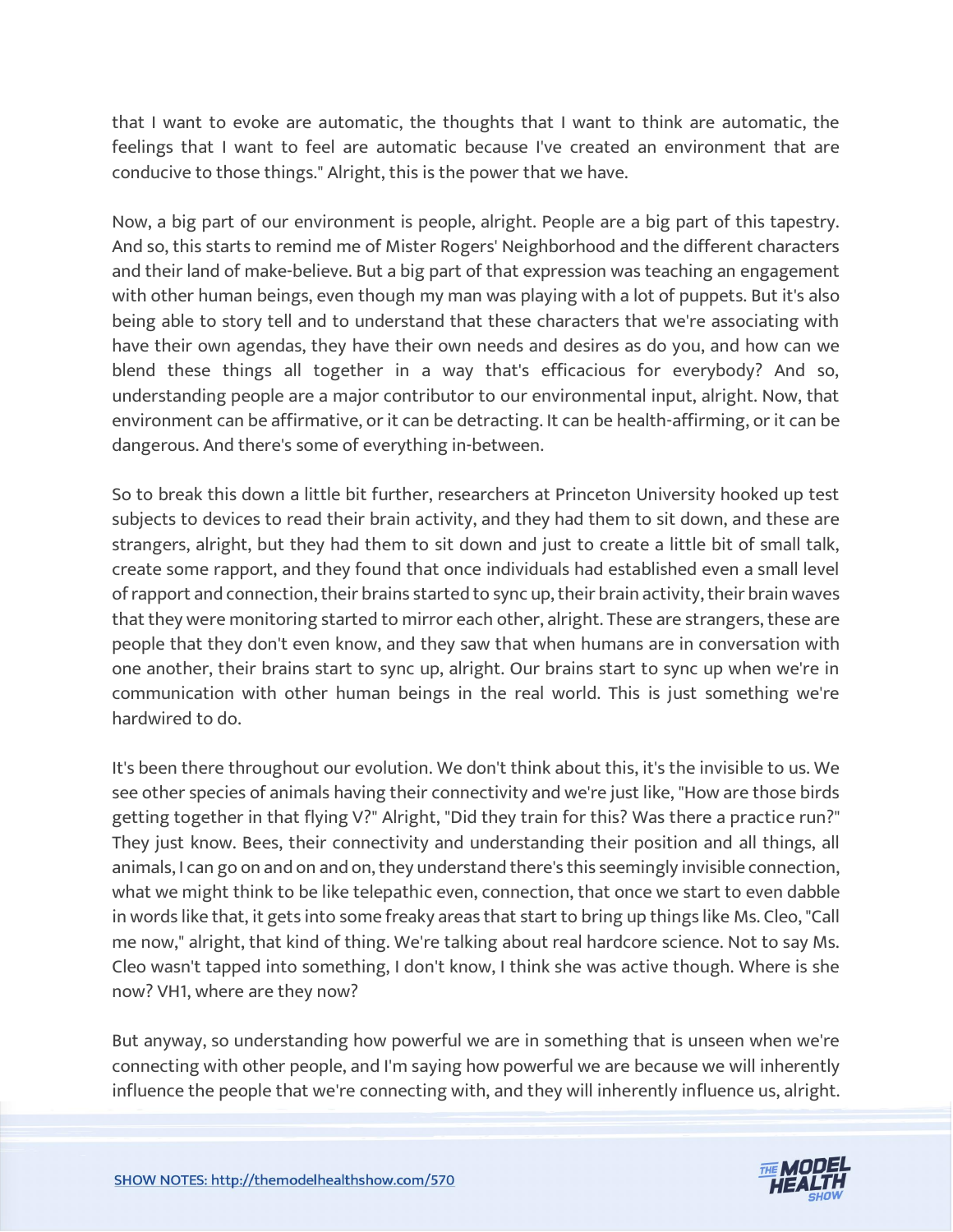Your brains start to talk to each other and start to sync up. Your mannerisms, if you've ever noticed this, and I definitely have been a student of human behavior for a long time, so I notice it and I notice myself doing the things and how we pattern the people that we are around. Especially if we're in a one-on-one conversation, we tend to sit the same way, we tend to do the same things with our hands. We just start to mirror each other, it's a natural human instinct to do that. It's just something that's... It's disarming for the person that we're talking to. It's kind of like, I'm like you.

But then once people know these things, they can manipulate the system. And there's many great pieces of data and documentaries that highlight how folks who are looking to scam people or manipulate folks. They're taking on these deep psychological human traits and using it against other people. Even in cool ways, like magicians might do stuff like that. They understand human psychology, they do certain things to get your attention to go one way, while at the same time, they're pulling a beautiful dove of peace out of their fanny pack. So, I was just watching Peacemaker on HBO Max, starring John Cena, very, very different type of show, but I think it's called the Dove of Peace is his symbol. But anyway, so they're doing these very purposeful things, understanding human psychology and how we relate to each other and relate to the world, and leveraging that psychology to make something remarkable happen.

So again, we're exuding these behaviors, whether we realize it or not, now is a time to be more empowered in it, and the biggest takeaway is, who is your brain syncing up with? Who are you allowing your brain to start to mirror? Are you conscientious about that? Because would it now be the time for you to be more intentional in who you're surrounding yourself with? Now, to take this a step further, we've actually been able to identify specific neurons in the brain that are exhibiting this mirroring behavior. In fact, they're called mirror neurons, alright, mirror neurons. And I was first introduced to this science and the more recently discovered social brain, so it's dubbed the Social Brain of Humans by Daniel Goleman. Dr. Daniel Goleman. And I did one of my all-time favorite episodes with Dr. Daniel Goleman many years ago. He's one of the people that I've had to talk to and to get out to more people because of the impact that he had on my thinking.

So, we'll put that episode for you in the show notes, definitely an instant classic. But these mirror neurons are literally replicating what you're seeing and hearing in the world around you. So, what this means is that whatever you're watching, whatever you're witnessing, even right now, if you're watching this video and seeing me or you're listening to my voice, there are neurons in your brain that are simulating you doing what I'm doing. There are mirror neurons that are literally simulating you being the one who's doing what I'm doing. This, to give you a real-world example, is why we feel so emotional when we are watching a movie, for example, we feel the fear, we feel the exhilaration, we feel the sadness. "Nothing happened to [us." That](https://themodelhealthshow.com/relationship-revolution/)'[s Robert Pattinson experiencing that intense situation, right? "I am vengeance," right?](https://themodelhealthshow.com/relationship-revolution/)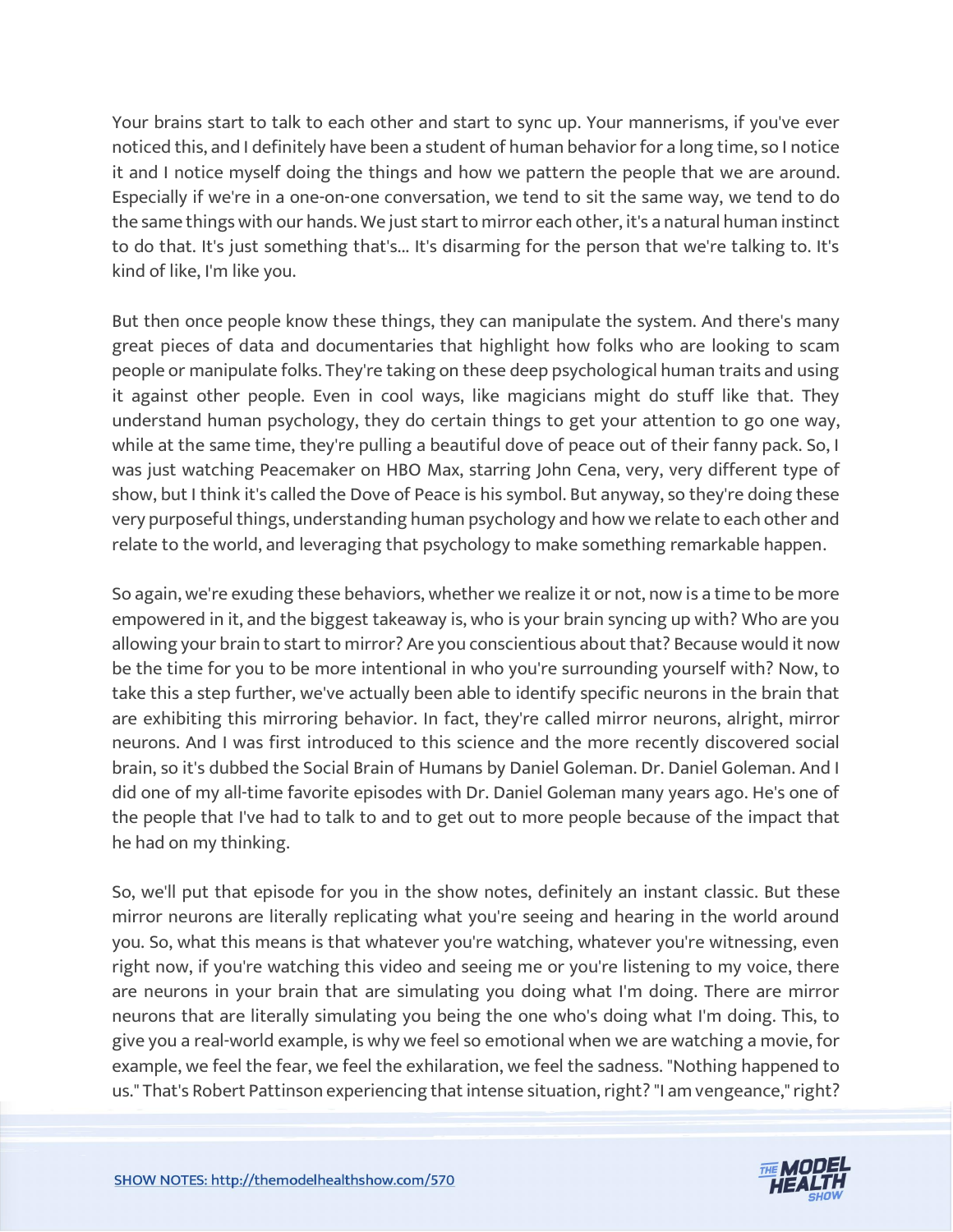That's him, but we feel connected to it. We feel a visceral connection because we're witnessing it and there's a part of our brain that's simulating us being involved. Very, very powerful stuff.

And again, this is for what we're watching, what we're listening to. These mirror neurons are simulating us as the one who's doing the thing. Now, this can, again, be utilized intentionally by what we are exposing ourselves to, but the truth is, in our society today, the vast majority of the time, people are outsourcing their minds to other people, and they are completely unaware of the hazardous effects of outsourcing their minds to people who do not have their best interest at heart. Outsourcing their mind to major media, for example. A study cited in the International Journal of behavioral medicine had people watch just 15 minutes of the news and found that it directly increased their levels of anxiety and mood disturbance overall. The most shocking part is that even after distracting the participants with another activity after watching the news, they were not able to return to their baseline levels of emotion that they were at pre-watching the news, the news literally stuck with them and changed their mental and emotional state. And network media has 10X their efforts of fear and manipulation and the profits that they've pulled in these last few years.

And the crazy thing is, is that most people realize that they're doing this, they're consciously aware of the concept, let me put it like that, because, for example, in the 1970s, when the first Gallup polls were conducted, approximately 70% of Americans said that they trusted in the honesty and accuracy of the news, but that trust has severely eroded in recent decades, reaching an all-time low of 32% of folks polled trusting in the honesty and accuracy of the news by 2016. It went from 70%, so a C average, all the way down to an F-minus, minus, minus, minus, minus. Very small percentage of the population believing in the honesty of the news, yet so many people still can't seem to stop listening to them. They can't seem to stop watching.

It's as if they're addicted to the fear. It's as if they're addicted to the worry and the divisiveness. And the truth is that they are. This is going back to our very primal programming as human beings. We have parts of our brain that have enabled us to get to this place as a species by avoiding danger and being able to fight or flee and constantly on the lookout for trouble. And so, if you've got 24/7 access and a variety, a buffet of different flavors of fear about stuff that's happening in the real world, or at least framed in a way that should be invoking fear, man, our brains are not even remotely capable of handling that kind of input. It is incredibly abnormal.

And those pathways that are getting sparked, primarily if you look at a part of the brain like the amygdala that is heavily driven or evolved to be hyper-focused on threats, being hyperfocused on the expression of emotions and about survival of self. This is a very powerful aspect of the amygdala is that it's helping to keep you safe, and that's not a bad thing, but when it's being manipulated by people that would have you, you keep those eyeballs glued to the [television when you can evoke a state of perpetual fear, and that](https://themodelhealthshow.com/relationship-revolution/)'[s what it](https://themodelhealthshow.com/relationship-revolution/)'[s designed to do,](https://themodelhealthshow.com/relationship-revolution/)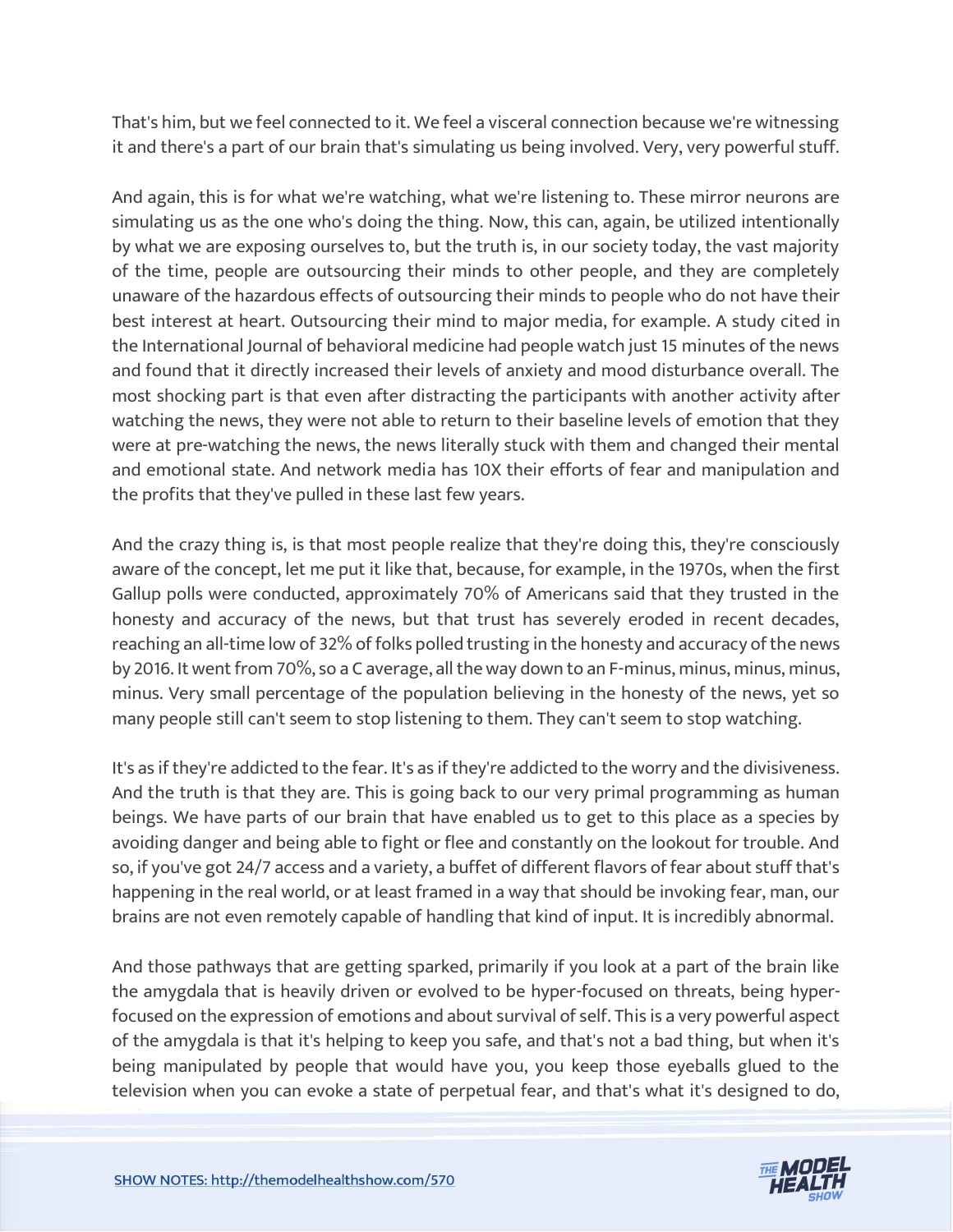yet again, people just can't seem to stop listening to them. And you probably have wondered about that over these last two years, maybe it happened to you where you just suddenly started tuning in more, but not just... This is also pre the pandemic as well.

This was during the political sphere, the political events that took place even more recently prior to that, and the divisiveness that was already taking hold of our country where we started to rely on these stories, these very sensationalized stories about different presidential candidates, and what that was doing, so what seeing is stories about the candidates over and over and over again, but what you're not seeing is the revenue skyrocketing for these network news companies because they get people to keep their eyes glued, they're getting people to watch and pay attention to them that normally wouldn't even be paying attention to them because they want to get onboard with the fight against the other person, right? So, media has devolved into... It's no longer about education and informing the public, it's about one team versus the other, and we see this very clearly that the major news networks have a clear political agenda, clear political agenda, there's no unbiased news or unbiased reporting.

It's coming from this political slant, and you're tuning in based on the ideas that you hold of yourself, of the person that you see yourself to be politically speaking often times. And one of the best activities that we can start to work on doing, if you are going to watch the news is to open-mindedly which is dangerous even when saying this and watching the news, but looking at the different news networks that are counter to each other, that is guided by one political party versus another, or reading articles from major new sites that have a political slant one way versus the other. And to get a more well-rounded view coming from them, which is not necessarily a well-rounded view, but just to be more balanced, and I'll tell you right now, it's difficult, it is very difficult because you're going to have your own biases and you're going to be looking at some of this stuff and thinking that they're absolutely ridiculous, where other stuff you'll kind of lean more towards, but eventually, if you are really understanding what's going on, that both sides are treating this like sports, it's turned into one team versus the other, it's no longer the news, it's sports-centered, but with murder and war and disease.

So, you're cheering on the team Fauci's versus their cross-town rivals, the Ronas. It's the Fauci's versus the Ronas in a match to the death. And so, we're looking at things through these lenses because they're creating this sport center mentality of getting people to be aligned with their team and rooting against the other team, that's not what the news is even supposed to be about. It's supposed to be about balanced information for the public, and it also used to be a means of analyzing and going after the corruption of the entities that are controlling what our citizens are actually doing, and the benefits, the resources, the health that we're experiencing as a society being directly influenced by these entities that are in positions of power. Now the news is more aligned with those entities and positions of power, you've probably seen a major [pharmaceutical company funding all of our major news networks brought to you by, you know](https://themodelhealthshow.com/relationship-revolution/)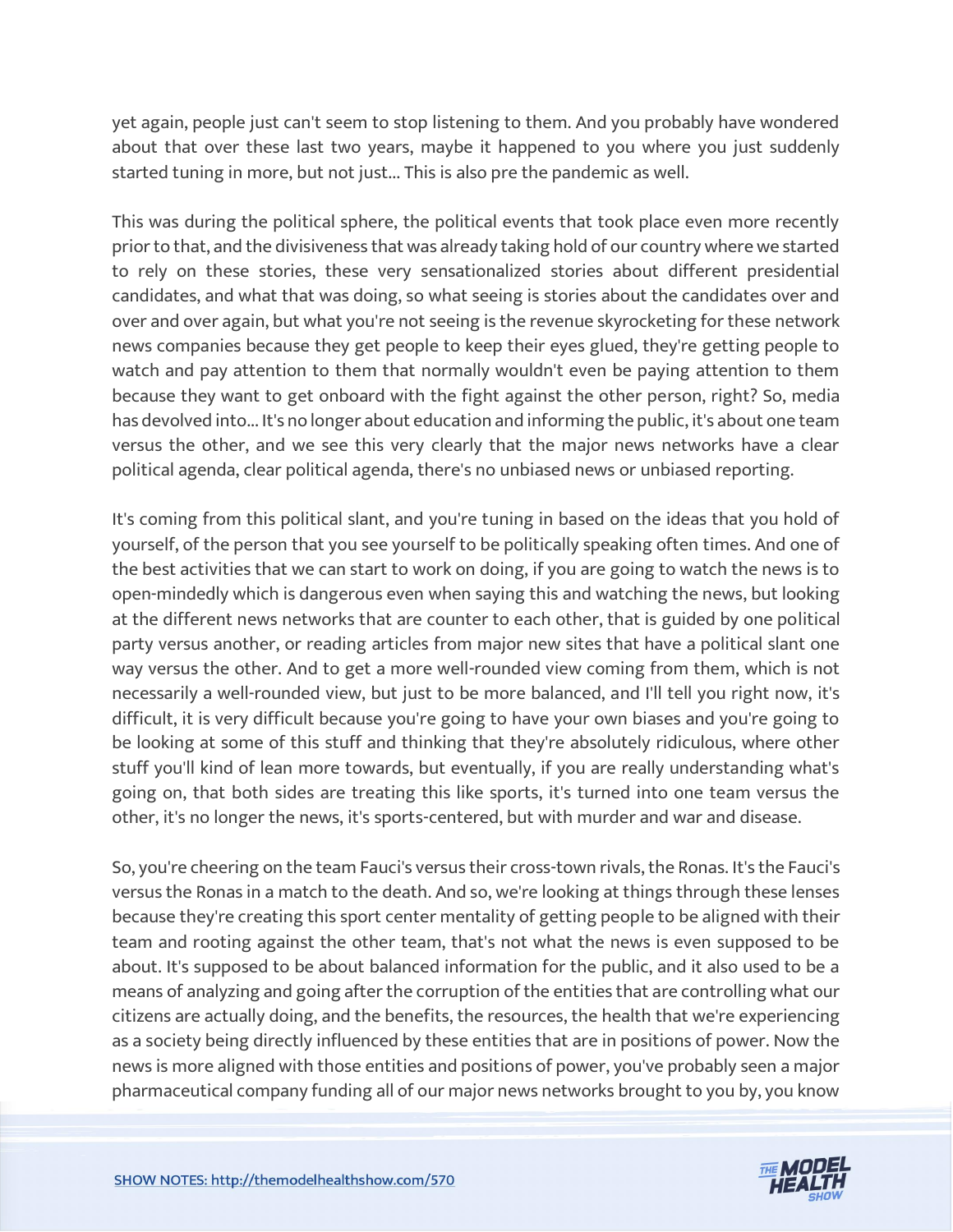who. And it's happened again and again and again, where pharmaceutical companies are providing billions of dollars, billions of dollars to major news networks. So do you think that they're going to be apt to pointing the finger at the corruption that's taken place within pharmaceutical industries.

Absolutely not. That's biting the hand that feeds you. They're not going to talk about the fact that Pfizer was caught illegally experimenting new drugs on children in Nigeria, they're not going to talk about the fact that Pfizer was ordered to pay the largest health care fraud settlement in the history of the Department of Justice. They're not going to talk about the fact that Pfizer was the first major pharmaceutical company to be convicted of a RICO violation, which was created, RICO litigation was created to help to bring down organized crime syndicates, they're not going to tell you that, they're not going to talk about the fact that Pfizer was caught suppressing and manipulating their data for their drug Prempro that ended up causing breast cancer in countless women and killing our citizens, I can go on and on and on and on, but the media's message their segments is brought to you by Pfizer.

How is that even a thing? How is that even a thing? So that's what we're dealing with right now as a society, and so if you're wondering why our friends and family members, maybe we had already gotten the middle, of course, the news lies to us, and it's manipulative and it's just trying to drive fear and all these things, but then the right conditions happen, and suddenly they can't stop watching the news, they're getting their education from the news and from socalled health officials that are making the appearances on those same media networks.

I thought that we had this handled, that's something that you might think. I thought that we had come to this agreement that the media is not trustworthy, why are we devolving? And of course, people can create what we tend to do when we're making poor decisions, is that we justify them. We use our highly evolved brain to prop up and justify reasons to make excuses as to why we're doing a hurtful behavior. We're very good at it, by the way, because we have a nation of pretty intelligent people and very educated nation overall, and when you start teaching smart people wrong things, when you start teaching really smart people things that don't work, they're going to become very good at justifying things, that don't work, they're going to become very good at imploring you and teaching you to do things that don't work. Now, for me, I'm a results guy, we don't have to look very hard at our society to see how that's gone for us, if we just take the domain of healthcare, for example, and what we've been taught, and we can take a look at the conditions of food and resources in our environment, and just take a look at the resources and what we've been taught.

What's the outcome have been? Well, here in the United States, congratulations. We are the most chronically disease nation in the history of human civilization. By far, by far, I've often [shared these stats, I will not hesitate on any occasion to share them again, we are about to hit](https://themodelhealthshow.com/relationship-revolution/) 

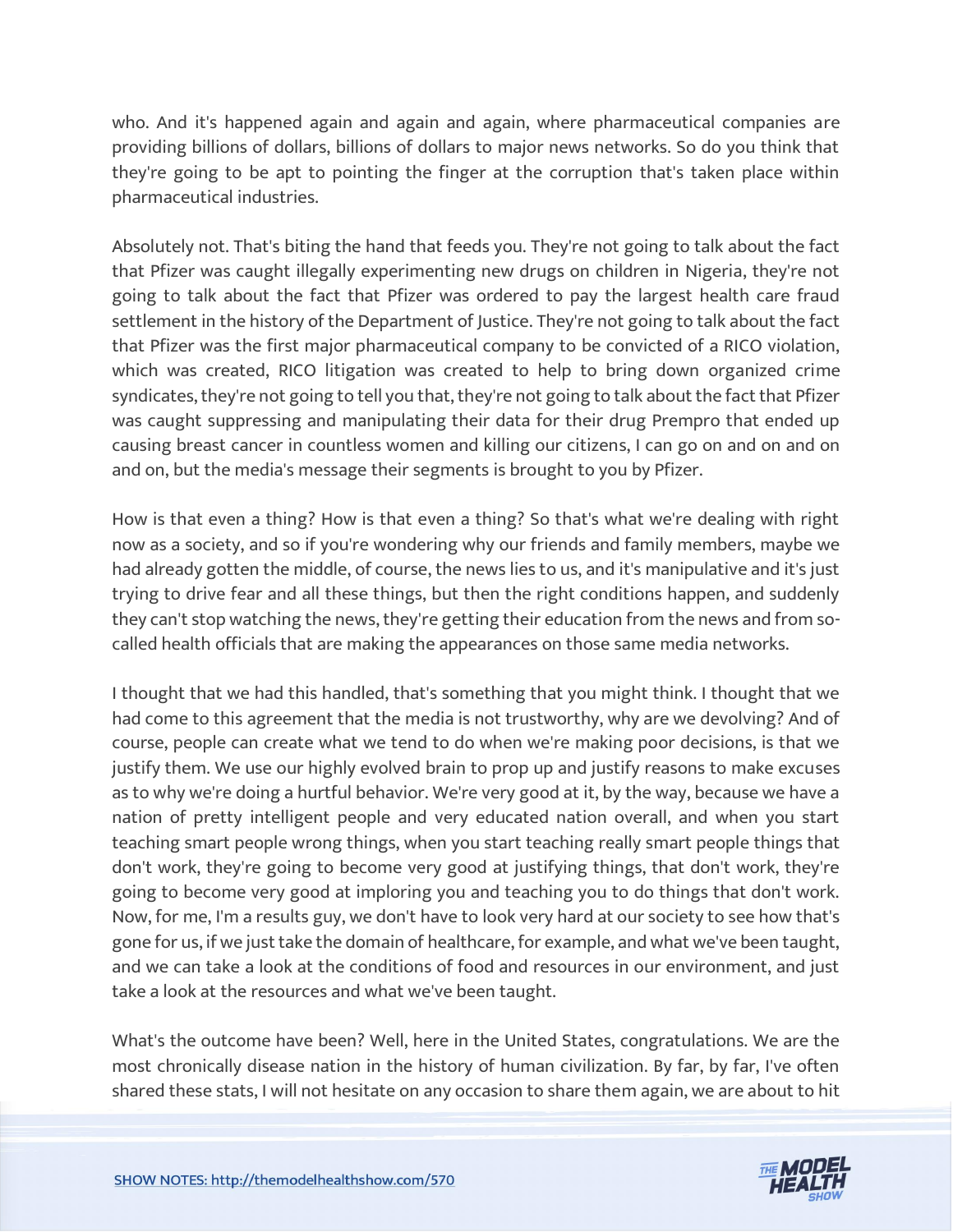250 million United States citizens being overweight or obese. Right now, prior to the pandemic, we were almost at 45% of our citizens being clinically obese prior to the pandemic, since then, things have not gone very well. That number has gone up significantly. The numbers are still being collected, but it's not going to be pretty. Something that was supposed to happen, we're supposed to hit 50%, 2030. Guess what? We're going to get there faster if we haven't already hit it. 130 million of our citizens prior to the pandemic, had diabetes or prediabetes, about 60% of our citizens have some degree of heart disease and number one killer on most occasions for years.

More than half of our population, ticking time bomb, and again, as you know, we can go on and on and on with the state of things, but the question is, how do we get to this place and what can we do to move from it, because a big part of this, as we're discussing today, is the quality of our relationships, because I promise you, if you're in healthy relationships with people who are healthy and you're in a community, it's not going to be a situation where you guys are hanging out and talking about ideas and service, and then you're just like, "Hey guys, hold up, let me go hit up this McDonald's drive through, I'm trying to get those two first, that's two apple pies for a dollar."

And I know about that life, 'cause I was about that life. I'm trying to give me an unhappy meal, excuse me, happy meal, bro. You're not going to tap out of that health affirming community, if you're a part of that community, you're hanging out with healthy people who would never set foot into a McDonald's unless they had to piss really bad. If you're hanging out with us, we're not going to pull up at the drive-through, we're not going to pull up, we're not going to run for the border. Taco Bell is what I'm talking about, we're not going to be hitting up the Taco Bell. If you're hanging out with me, it's just not going to be something that's even in our paradigm, it's like that is like a blur, that stuff doesn't exist, we're so focused on health and real food, that stuff becomes irrelevant. It's the people that we're around. Our environment is going to dictate.

In the environment that I come from, when I first was introduced to the concept that I am in control of my health outcomes, when I had experienced a deep feeling and a deep experience of victim hood, because at the age of 20, I was diagnosed with an advanced arthritic condition of my spine as a kid, really, I was just 20 years old, and my physician told me that I had the spine of an 80-year-old man, when I was just a kid, supposed to be in my prime of life, but my body was breaking down. I was in immense pain, I was on all these medications, so I had my little combo of Celebrex and Tylenol PM that would help me sleep at night, and that was the life that I was living while at the same time, trying to be the first person from my family to graduate from a university, as I was sleeping on a mattress on the floor in Ferguson, Missouri, and all that, that entailed as well.

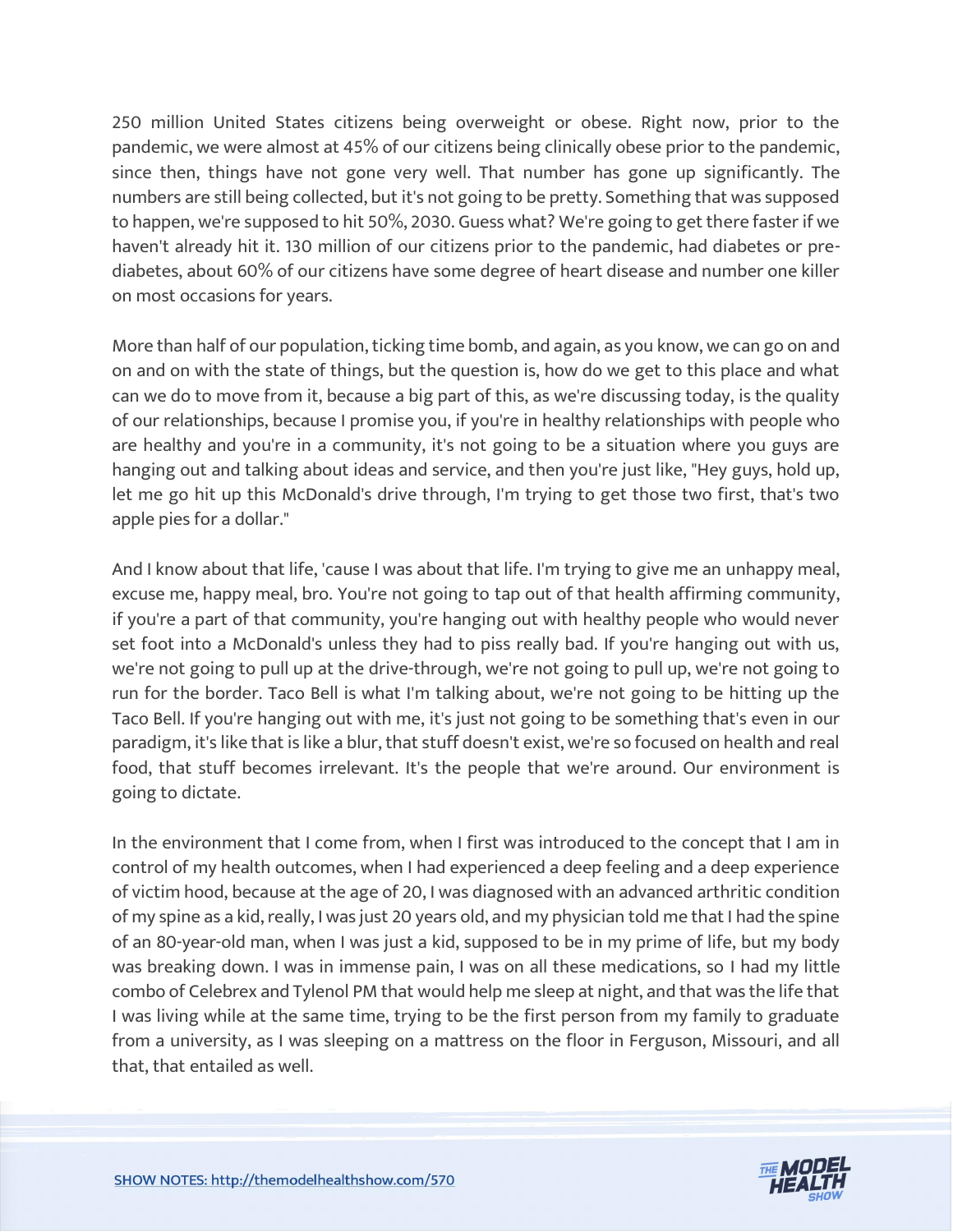And as soon as I set foot out of my apartment complex, the first thing I see as soon as I leave the driveway is a liquor store right there, in a bust a right, I see the liquor store and I got Lee's Chicken right here, got a fish fry place, Chinese food restaurant, but not like a nice Chinese food restaurant, which you might have conjuring up in your mind, if you're not from where I'm from, this is where you go in, you're getting pork fried rice, you know what I'm saying you're getting your high braised chicken and you're talking to the person through bullet-proof glass. There's like a rotating thing for you to put the money in for them to roll the food back out. That's what I'm talking about.

There's no health being served up in this establishment, Dairy Queen is right there, Papa Johns, Dominos, Taco Bell is right there. Steak 'n Shake, if you got a couple of extra dollars, you know that the Steak 'n Shake is a little bit more expensive, it seems like a little bit more fancy, then Arby's is right there, which I still to this day, do not know anyone who pulled up at that Arby's, I know that I didn't, but it was there nonetheless, I guess they were getting paid. Then there's another Chinese food place, Krispy Kreme, Burger King, Jack in the Box. And there was a Wendy's right there as well. All of this, this was just if I went right and within a mile, just turning right, don't even get me started if I turn left, don't even get me started if I turn left, I'm surrounded by this, there was no gyms in my area, there was no gym, there's no yoga studio. I didn't know what yoga was. And so, for me, it was my commute to the university.

That's where I found some solace. That's where I found some resources. But guess what, I had to be a student at the university to be able to utilize that. And so, this entire time when I'm dealing with this health issue, I'm feeling like a victim because the environment is telling me that I'm a victim, the repetitive thought in my mind every single day was why me, why me. It was on repeat, it was on loop in my mind all the time, why me and why won't somebody help me, why won't somebody help me, which was very uncharacteristic of the person that I had evolved to be prior to that diagnosis. I had all of these years of figuring it out, being in conditions, very volatile conditions growing up, where I had to be my own man at a very early age, where I had to figure stuff out, where to pick myself up, where I had to work, where I had to do the impossible. I was about that life.

But as soon as I got that permission slip, you have an incurable condition, I took it, this will give me permission to stop trying, this will give me permission to stop fighting so hard, I've been fighting so hard all my life, now I get a permission slip to just stop. To give up. And I took it, and the thing is that permission slip said, "No one is going to blame you. No one is going to blame you. Shawn, you have this incurable condition, they said, you can never improve. You're going to have to deal with this for the rest of your life." Why it's me? Poor Shawn, and I took it. And what happened was, there wasn't a sense of peace, there wasn't a sense of ease and of grace, what happened was my life continued to spiral downward, I thought that I had hit a low point, [but man, rock bottom. Rock Bottom is low, low.](https://themodelhealthshow.com/relationship-revolution/)

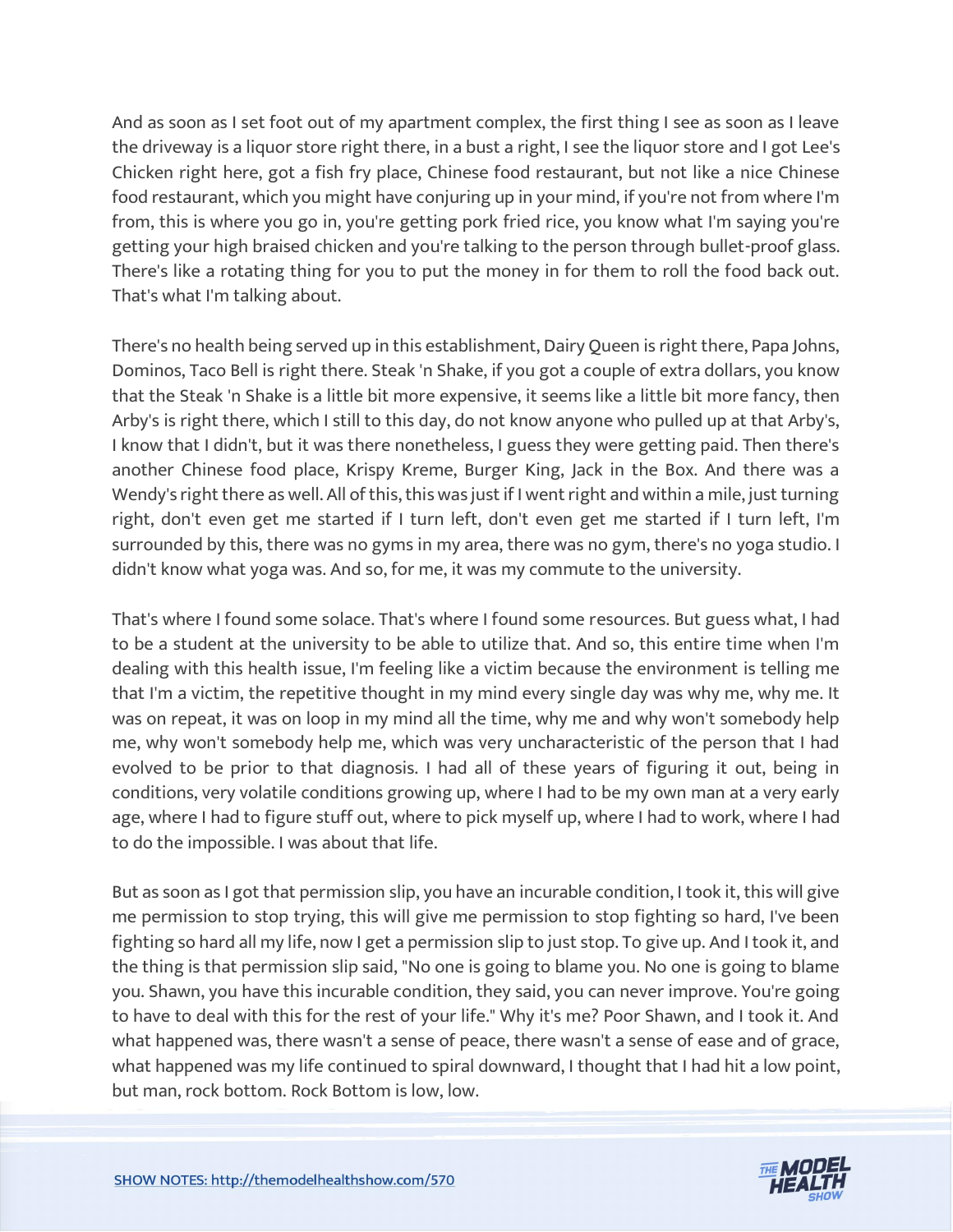So not only am I dealing with this so-called incurable condition. Now, two years of eating the very same foods that put me in that state and making my body out of absolute garbage, now guess what? Now I'm overweight, on top of that, I was at least a fit guy, I had the outer appearance of fitness though it was made of a lot of hydrogenated French fries. But now I lost that part of my identity. Now, the mental anguish sets in, now the feeling of being excluded from the rest of society because I was embarrassed is kicking in, all of these things set into the degree that I was faced with a choice. It took two years. Diagnosed at the age of 20, and about halfway through my 22nd year on this planet, so I was about 22 and a half, I was faced with a choice. After I saw the final doctor in the series of people, I was seeking out to like, "Please help me, just tell me that I can do something about this," and him telling me, "This is incurable. I'm sorry, son. There's nothing we can do about this. Here's another prescription."

And finally, it hit me. It took two and a half years. Some people, it never hits them, some people never find themselves in that position in the first place, but for me, it took that amount of time for me to realize that I had been outsourcing my potential to other people, my relationships with the people that I was seeking as mentors, as support, as teachers, as coaches, they were telling me that there's nothing I can do but wallow in my pain and live out the rest of my life being a fraction of the person that I saw myself as being. They were telling me that I was a victim, and I was subscribing to their belief, because I saw them in a position of authority. They know far more about me than I do, and believing that I was a victim, all of that time, I've been giving my power away, and I finally realized that at no point throughout this entire process had I taken responsibility for my life, had I taken responsibility for my own health, had I taken the opportunity to surround myself and create an environment that was health affirmative, when they appeared to be so much sickness around me.

Because the thing was, this entire time the resources were there, they were available, the right nutrition, the right education, the right resources, the right relationships, they were there the whole time, but I wasn't acclimated to them, I wasn't tuned into them, all I was focused on was pain and suffering, and I was looking for more things to affirm that because there's an aspect of human psychology, it's called instinctive elaboration. It's a process that the human brain naturally does automatically, constantly, it's just on automatic running. Instinctive elaboration, essentially, is an aspect of the brain in human psychology that is always seeking to answer the questions that we pose it, whether they're conscious or unconscious, the human mind is always seeking out the answers to the questions that we pose it.

This is how we got to be where we are as a species. Questions are the answer. They guide us, they're guiding our attention, and what you focus on literally expands in your psyche, so when I'm asking for two years every single day on automatic, why me, why is this happening to me, [why won](https://themodelhealthshow.com/relationship-revolution/)'[t somebody help me, all I](https://themodelhealthshow.com/relationship-revolution/)'[m seeing and seeking out in my inner and external](https://themodelhealthshow.com/relationship-revolution/)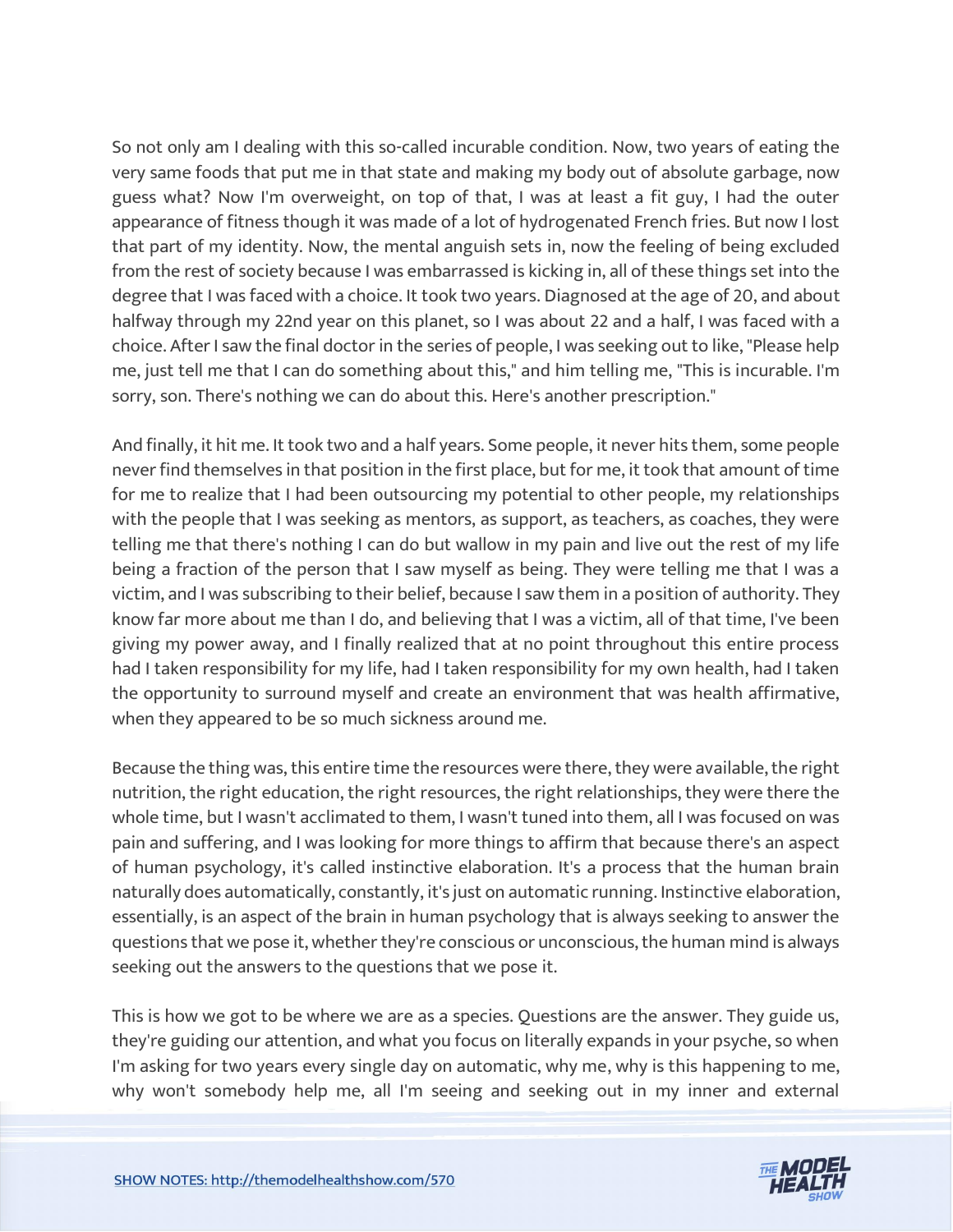environment are things to affirm, why me. Why my life is so bad, why no one will help me, how un-helpable I am, how incapable I am. That's all I saw. That's all I saw. But as soon as I switched that question, this was the first question when I had that revelation that I'd been outsourcing my power, my potential, the first question that I asked, and on that same mattress on the floor. I asked, "What can I do to get better?" I asked a simple question in my mind, "What can I do to get better?" And it was the first time that I had asked something about me taking responsibility for my health, and everything changed from that moment, I would not be here with you today had I not shifted my perspective and asked an empowering question.

So, all relationships, all of our relationships start with us, all of your relationships start with you, and how you perceive your own value. All of your relationships start with you and how you perceive your own value. Again, the number one driving force of the human psyche is to stay congruent with what we believe about ourselves and what we believe about others in the world around us. Your relationships will reflect what you believe about yourself, your relationships will reflect what you believe about yourself, your relationships will reflect what you value, your relationships will reflect your standards, or lack thereof, your relationships, your standards, including behaviors that are acceptable for you, behaviors that are unacceptable for you, and if you're not abiding by your standards, there will be behaviors that you say are unacceptable, but you still tolerate. When I decided to get well, the crazy thing, and it took me years, it wasn't until a few years ago that I really thought about this and analyzed it, the way that I've been living my life previously, the relationships that I had been in, I don't know if you've ever seen the movie, The Ladies Man.

Alright. But anyways... That was the story of my life. Alright? But the way that I was functioning in relationships, again, even that was programming from my environment, I remember just all the while as a child, being a little kid coming around my mom's friends. "Oh, he's going to be a heartbreaker. Oh, he's going to be a heartbreaker. Ooh, your son is fine, he's going to be so fine." And that's just like coming in. I don't even have a choice in the matter, they're telling me what I'm going to be. The environment, my friends, the communities, my associations, they were all doing the same thing, I just fit right in, regardless if I want to have my life to be a love story, this beautiful Notebook type scenario. My behaviors are going to reflect what I'm exposed to, but as I started to get healthier, and once I got healthier and I began to help other people, I began to, I got on fire to want to teach other people who are coming from the same circumstances as me, who are being told there's nothing you can do about this, and or just people who wanted to achieve a level of health and they've been struggling.

And now these folks are coming up to me at my university, once I transform my own health, they saw the difference, and they would just... It was so crazy; it was like a magnet. My professors were coming up to me, fellow students, faculty at the school, and these amazing [humans became the first people that I had the opportunity to work with as I](https://themodelhealthshow.com/relationship-revolution/)'[m shifting my](https://themodelhealthshow.com/relationship-revolution/)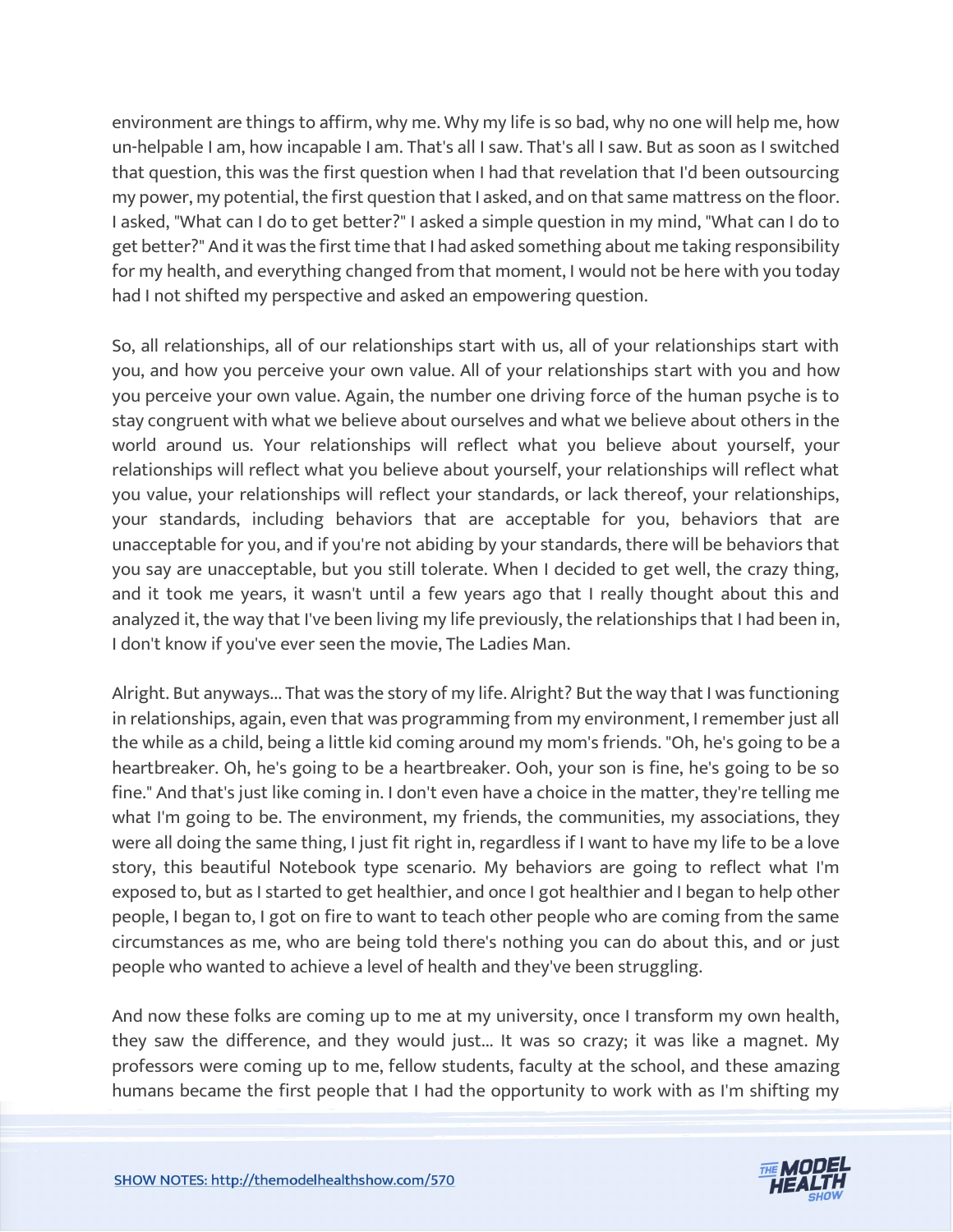coursework back to biology, nutritional science, Kinesiology, because now I'm like, I get it, I get it, and I get what I'm teaching, what I'm being taught here at the university is not really matching up to reality, there's a lot of rote memorization understanding of concepts, but there's very little application in the real world as of what constitutes real human health, that wasn't matching up. And so, I saw the disconnection as well, how can I make this make sense for this person. When I'm in biology class, learning about these mitochondria, who gives us sh\*t about mitochondria, when you're just trying to pass this class. There's no connective tissue to me as a human being, why that matters, and I sought out to find ways for other folks to understand and to appreciate the magic that's happening within the cells of our bodies.

And so as I'm doing this and as I'm just completely driven to be of service and feeling this unexplainable, uncontrollable energy to want to serve and support others, coming from a place where I was very self-centered, my life, up until that point, I'd been very self-centered, not because I wanted to, I was always a good person, I never sought out to harm others or anything of that nature, but I lived in an environment where I had to watch my back, I had to be careful, I had to... Even within my own household, it could be dangerous, there have been countless, countless violent events taking place under my own roof. And so that creates this psychology where safety and focus on self gets developed, but I didn't realize that. And so that had been a part of the out-picturing of my behavior, but that container that I was trapped in, I exploded out of it, I burst out of it, and I went to the other extreme of like, my life is all about service to other people, and I'll tell you, even today, every single day of my life, as soon as I wake up, as soon as I'm aware that I'm aware that I'm awake, I ask, "How can I serve today?" Still to this day, but I also ask, "What is it that I can do today to experience more health, vitality and happiness." I ask something for me too.

It took a long time because I went to the other extreme and you can lose yourself in service, which is definitely a more altruistic life. But we have to strike a balance because I need to be healthy and I need to be good in order to serve at the highest level and really reach my capacity of service, and so me dedicating my life to service, my old relationship patterns, they just didn't fit together, it was like puzzle pieces that just don't fit together, and so it wasn't intentional that I stopped hanging out with the same people, the same behavior patterns in relationships, all of that just kind of dissolved because I was so focused on being healthy myself, that type of stuff just didn't resonate anymore, it was because of a change in my environment. So the environment under my roof, yes, now I'm surrounded by these books and these different lectures that I'm listening to, but I'm spending a lot more time at the university gym, working with clients, studying of course, outside of school and going across town to get to the health food store because there's nothing close to me, but I was just like, it became automatic, "Oh, this is where I go."

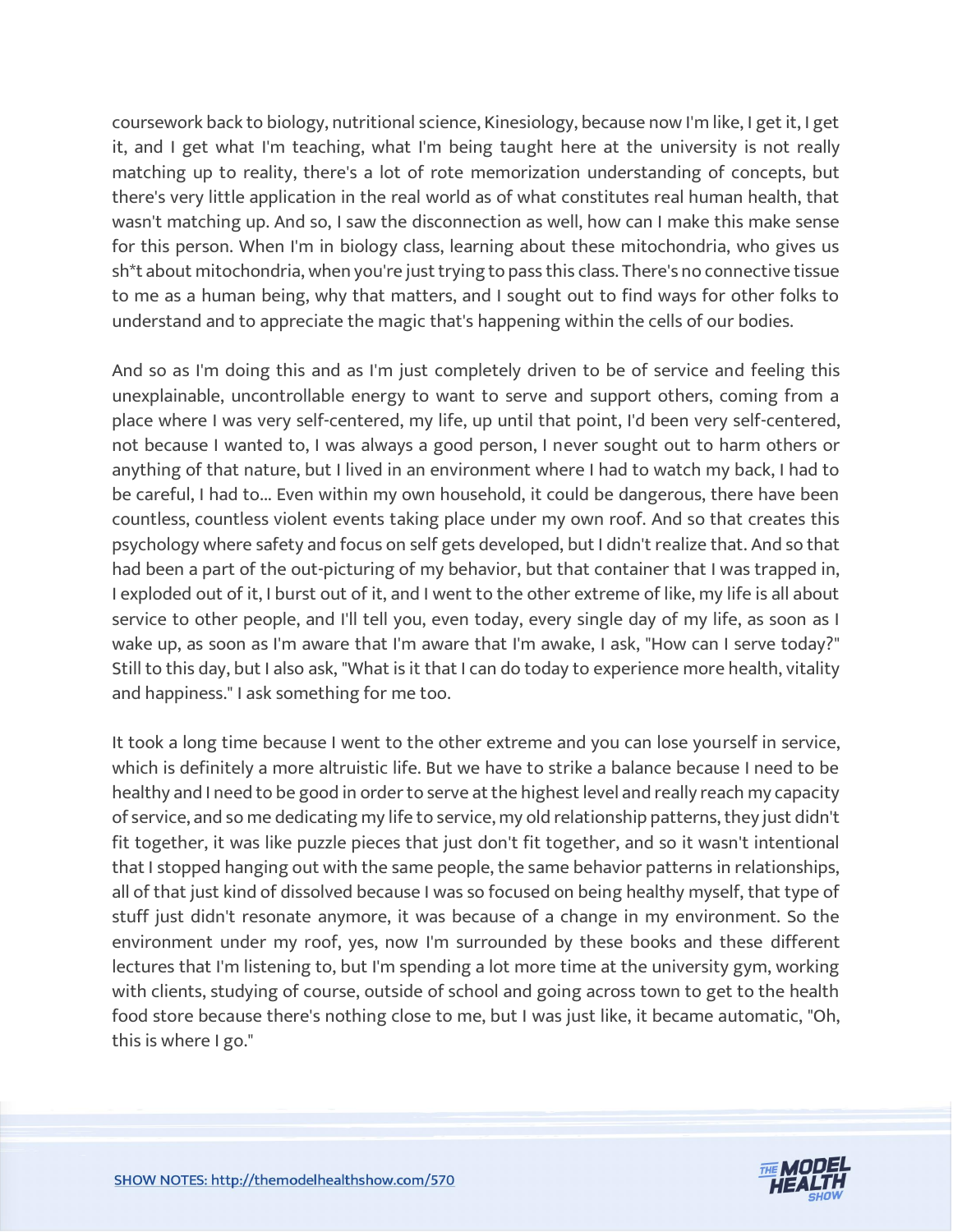No matter where you are, no matter where you are right now, regardless of what people say, because what tends to happen is that people start with the excuse making, when they see somebody achieve some level of success, we tend to go like, "Oh, that's good for you to say," or "That's easy for you to say." Of course, you sleep good. I might share some strategies for improving sleep quality, right, and 99% of people are like, "That's amazing, I didn't know that" Or, "I'm definitely applying this." Oh, this is something I do as well, this resonates, but there's going to be that 1%, at least 1% of people who start with the excuse making, at least 1% for most people, but I tend to do things so heavily, other oriented and empowering that it can be difficult for you to deny it, but somebody can be like, "Oh, that's easy for you to say, you probably have the nicest mattress and the thousand thread count sheets and you're like sleeping in lotion, basically, it must be easy for you to say you could sleep good."

All the while, they don't realize that I started improving my sleep when I was sleeping on a floor in Ferguson, Missouri by myself with nothing, and they set in with the excuses, and that's what disempowers them, that's why they won't achieve success, because they're automatically shooting down their own potential, because it's those people. So, we got to stop with the excuse making, with the mythmaking and understand how powerful no matter where we are, no matter where we're starting from, no matter what we've been through, we can absolutely create the life and the success and the health that is possible for us. But again, as we're talking about today, our relationships are critical in that. Okay, now we're about to transition into five specific attributes of healthy relationships, but before we get into that, I just want to reiterate this point that being that relationships start with you and how you perceive your own value, I want to ask you a question, are you actively getting better as a human being? Are you personally, have you made a conscious decision that you're proactively improving yourself?

Because a big connective tissue for relationships and for us to carry the perception, carry that charge, that energetic charge of belief, we can have moments of happiness and positivity for sure, but we can exist in that state more often and think the thoughts we want to think when our brains are healthy, and this is a fact, because as we shared on a recent episode with Dr. Daniel Amen, the world leader, he is the number one person in the world in neuroscience and SPECT imaging, actually looking at the brain and understanding, literally seeing what's happening in the brain when the brain is healthy, when you're experiencing various mental health challenges because in this field of psychiatry we're often treating symptoms based on conversations and not actually acknowledging the organ itself that is the expression of our mental health. So being mentally healthy, if we're talking about happiness, it's a brain function primarily, and so we have to have healthy cognition, healthy brains.

Now, I want to ask you a question, do you think that the majority of Americans have healthy brains? You know the answer to that. You know the answer to that, because our brains are [literally made from the food that we eat, 60% of the American diet is highly, they](https://themodelhealthshow.com/relationship-revolution/)'[re called](https://themodelhealthshow.com/relationship-revolution/) 

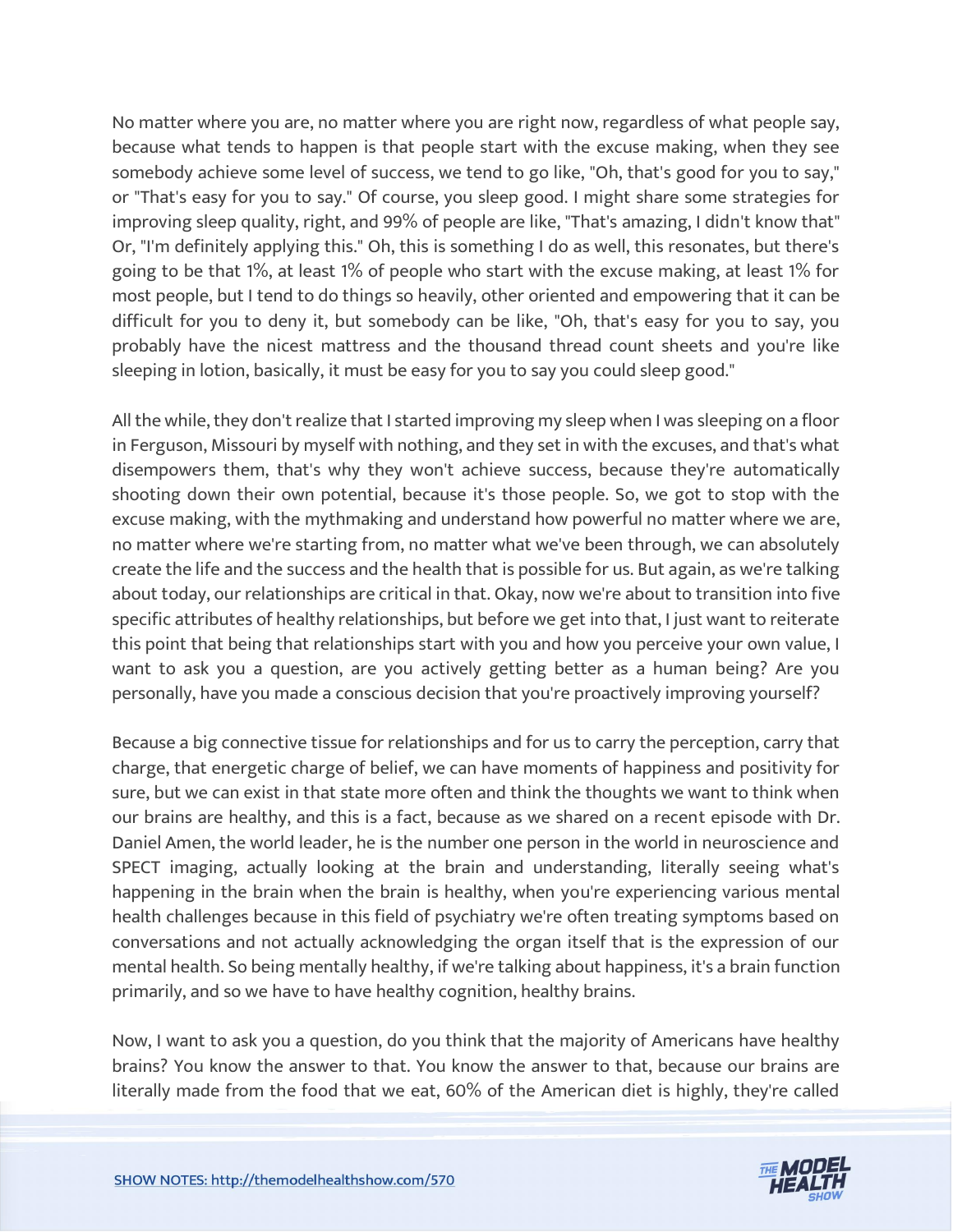ultra, ultra-processed foods. That's never existed before. Throughout human evolution, ultraprocessed foods makes up 60% of the American diet. Our brains are not healthy, they're made out of absolute trash, because the human body, you're going to make your cells out of the raw materials that you give it. And the human body is also resilient, like, we're still here, we're still kicking, we're still making it. Your body will find a way, but what if we start providing the best stuff to our brains and actually before the show, most shows I would utilize a very specific nutritive source just for that little extra boost in cognition, and this is highlighted in a study published in the advanced biomedical research, finding that royal jelly, royal jelly has the potential to improve spatial learning, attention and memory. Spatial learning, attention and memory, spatial learning, we're talking about interacting with our environment, really, really cool stuff.

Royal Jelly, this is what exclusively the queen bee is dining on. The queen bee is living years, a couple of years, versus the worker bees a few months. It is like night and day difference, and royal jelly also has well-established antimicrobial anti-tumor and anti-inflammatory properties, it's also been found to facilitate the differentiation of different types of brain cells, and to top it off, researchers in Japan discovered that royal jelly has the power to stimulate neurogenesis in the hippocampus, the benefits go on and on for me, it's always like, "Okay, why? What is it about this substance is so remarkable for human cognition and brain health?" And a big part of that is that royal jelly contains a significant amount of acetylcholine. Acetylcholine is a neurotransmitter found in both the central and peripheral nervous system and the central nervous system, more specifically your brain, acetylcholine is a major player in attention, memory, and other executive functions.

Now, any time we're talking about bee products, we've got to save the bees, we've really got to focus on sustainable beekeeping more so than ever, not just this concept of like, Just leave the bees alone. Just because of what we've done to the environment, bees are not doing good we need more people engaging in beekeeping to help to remedy the situation, this is a major driver of pollination and the thriving of other plants in our world, we need bees in this relationship, and the only place that I'm getting my royal jelly is focused on growing the population of bees and sustainable beekeeping, plus, they're making sure that it is the cleanest possible bee products because also bees are going to be picking up and also there's these ridiculous pesticides and all those kinds of absolutely ridiculous stuff that's going in the environment that's going to be coming through your bee products, and you want to make sure that you are not bringing in nefarious substances with the great stuff that you're trying to get, and so they're testing for 70 plus pesticide residues, including heavy metals like arsenic and cadmium and lead, and also analyzing, making sure that there's no nefarious bacteria like E. Coli and salmonella, and mold, and this goes on and on.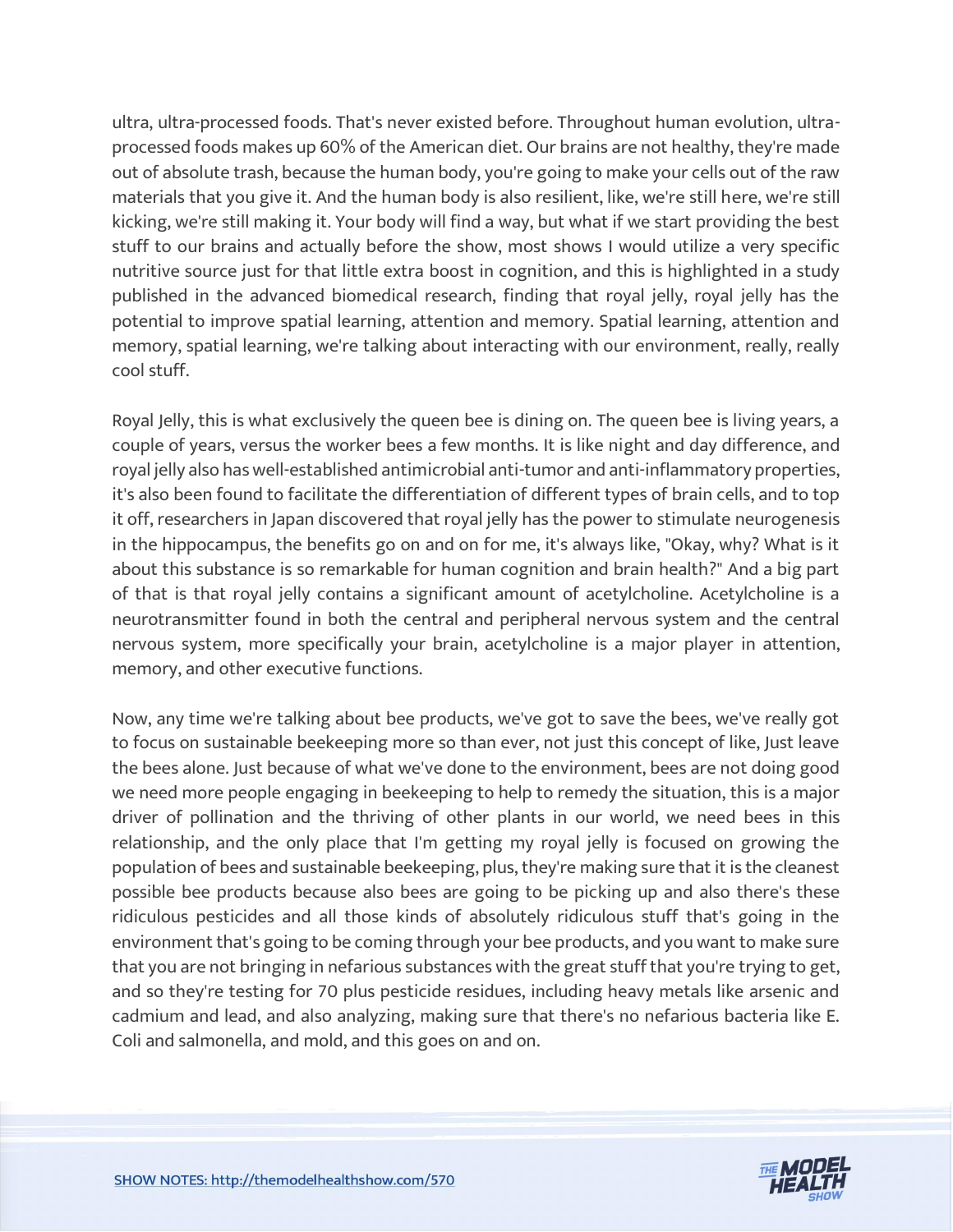The only company that's doing this at this level is Beekeeper's Naturals. Go to beekeepersnaturals.com/model, that's B-E-E-K-E-E-P-E-R-Snaturals.com/model and you get 25% off, taken off automatically at check out, nothing else like it, they just bumped up this discount, I still don't know why they did it, I got to talk to them because, wow, this is a great offer. I don't know how long they're going to keep this offer around, but it's 25% off, their nootropic that features royal jelly is called B Smart, B Smart, and also in that formulation with the royal jelly, they also have one of my all-time favorite things, Bacopa, a randomized doubleblind placebo-controlled human trial published in 2016, found that after just six weeks of use, Bacopa significantly improved speed of visual information processing, learning rate, memory consolidation and even decreased anxiety in study participants. Great stuff. B Smart from Beekeeper's Naturals, go to beekeepersnaturals.com/model.

Alright, now let's get into these five attributes of healthy relationships. So, number one, these are the specific character traits that you'll see consistently in healthy relationships. Number one is that healthy relationships help you grow. Now, relationships just for them to be healthy does not mean that they're going to be easy all the time. Our relationships are meant to challenge us, to challenge our thinking, to challenge our humanity, and to bring out the best character traits that often lay dormant within us, to be able to have an active playing field where you're able to perspective take, to see things from other people's point of view. It's a constant exercise in humanity, now, this doesn't mean that we're swinging to the other side where it's growing from abuse, we're not talking about that, we're talking about a healthy amount of growth and development because of the relationships that we have in our lives. So, number one, healthy relationships. Number one, attribute. They help you to grow.

Number two, attribute. There's a mutual contribution. Alright, there's mutual contribution. If you've experienced relationships where you are the one who's giving and giving and giving, and the other person is taking, taking, taking, that's not a relationship that's based on mutual contribution, because within all relationships, we need our cup filled as well, it might not be in the same context, because even as I'm talking about giving, I'm not just talking about cash and people out, I'm talking about being there for people, I'm talking about being a listening ear, I'm talking about having their back, I'm talking about providing them with resources, the list goes on and on and on, but if these folks are just siphoning from you and they're never contributing anything, listen, that's a tell-tale sign, that should be a red flag alert that this is not an aspect of a healthy relationship. Alright, so there's mutual contribution.

Number three of these five attributes of healthy relationships, number three is there's gratitude, there's gratitude, there's a sense of appreciation that exists within the relationship, they value you, you value them, you appreciate them. They appreciate you. Now, in the day-today, especially... And by the way, this is in the context of all of our relationships. Whether it's [familial, whether it](https://themodelhealthshow.com/relationship-revolution/)'[s romantic, whether it](https://themodelhealthshow.com/relationship-revolution/)'[s a work relationship, whether it](https://themodelhealthshow.com/relationship-revolution/)'[s a community](https://themodelhealthshow.com/relationship-revolution/)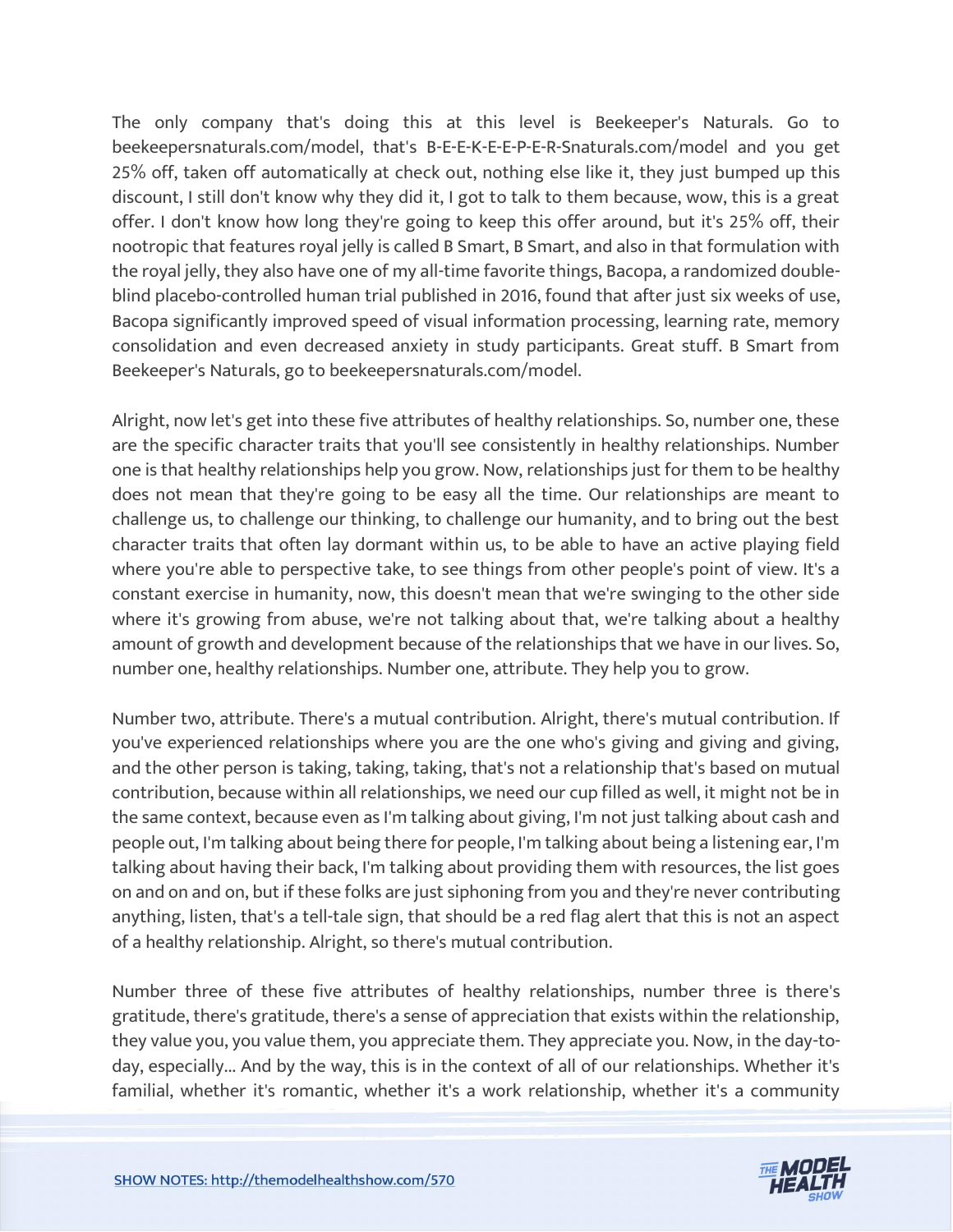relationships, whatever the case might be. All of these things apply. So there can be times, of course, where you might fall off on the gratitude a little bit, and you can start to take somebody that you love deeply, and maybe you have these other character traits for and attributes for, but the gratitude has kind of fallen off a little bit, and you can start to see it, because the opposite of gratitude is focusing on what the other person isn't doing or you feeling like they're focusing on what you are not doing.

Gratitude is an instant remedy when you could start to remember and acknowledge just how much someone else is bringing to your life. And especially in a context for me right now and thinking about our intimate relationship, your significant other, chances are, they're bringing a lot of value, especially if it's a healthy loving relationship, they're doing a lot of things in your life that you might take for granted, it's kind of a natural human tendency is to get a little bit jaded by things that we are just acclimated towards. There are folks who are able to, for example, live in the sunny State of California, they are born and raised here and never go to the beach, or they don't appreciate that the weather is always nice, and I'm coming into the scene like, "Man, this is crazy!" Like, "Do you not understand," I have not gotten used to the fact of the sun being present most of the time. It just blows my mind. Right?

But you can get jaded if it's the thing that you're used to, but I'm coming into it also realizing that. And also again, I'm coming from a very tough circumstances, so when I see this, I'm proactively like, "Man, this is beautiful." I constantly, pretty much on a daily basis, I'm just taking time to look up to see the palm trees and to appreciate the environment. And it's just like, we can get jaded by these things, and the same thing happens in our day-to-day lives with our relationships. We can get used to somebody making sure that we have something to eat, or we can get used to somebody showing up and really providing at the level that's necessary to keep everybody, to keep the lights on.

So, cultivating that feeling of gratitude is one of these key attributes of healthy relationships. And just to be clear, again, there can be ebbs and flows of these attributes, but overall, healthy relationships are going to have these five qualities. Number four is, there's respect. Alright, respect. Aretha Franklin was on that. She understood because it's respect for you as a human being that is most important. This is probably one of the most critical, because when you lose respect, you lose the relationship. When you lose respect, you lose the relationship. So being able to contribute to the upliftment and acknowledgement of you as a human being is absolutely critical to a healthy relationship. Respect, respect, respecting the innate value that that other human exudes and respecting who they are as a person, what they bring to the table, there's many different layers of respect, but respect is a critical ingredient.

And number five of these attributes of healthy relationships, number five, there's honesty and [integrity. Honesty and integrity. You want to know something really remarkable about](https://themodelhealthshow.com/relationship-revolution/) 

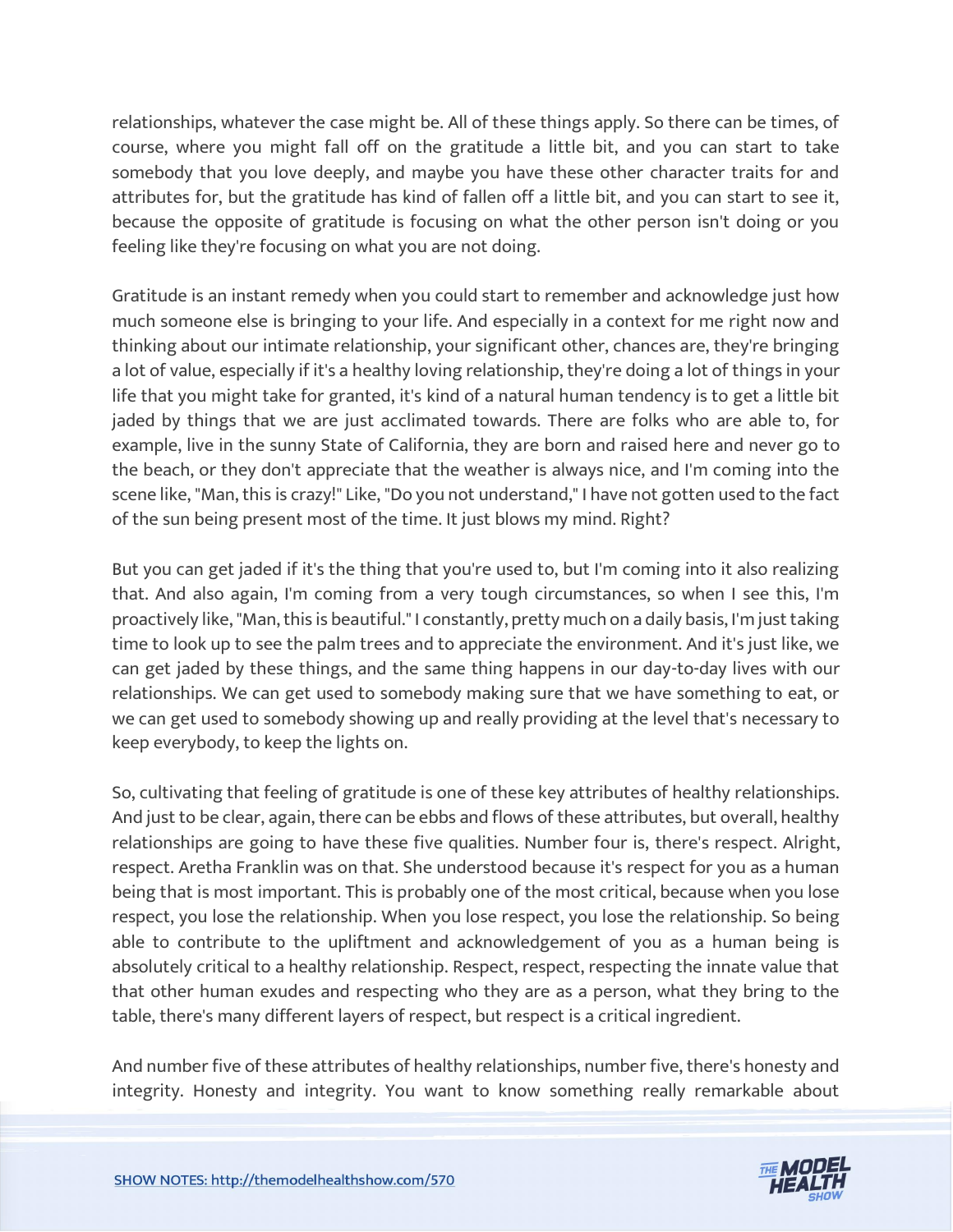honesty? Honesty provides a sense of certainty and a sense of peace for that person in a very uncertain world. It provides a sense of peace and certainty in their lives when they know that you are an honest human being. It provides, it puts the mind at ease. They don't have to worry about dishonesty. There's enough uncertainty in the world providing that is absolutely remarkable. At its core, honesty is an act of kindness. Honesty is a platform on which you can help each other to grow and to be able to honestly analyze things that you may need to work on, what they may need to work on, what you may need to let go of, what they may need to let go of, being able to have this honesty and to be able to be honest about things that need improvement or that just don't need to be a part of the relationship or whatever the case might be. Being able to have honest conversations and be able to trust in the honesty of the other person.

But to be clear though, honesty is not a weapon. Because honesty can also be utilized in a detrimental way, because you're on the mindset that I'm just being honest. "I'm just being honest here, but Bill, you're an \*sshole." That might not be the honesty that we're looking for. I mean, Billy might be. He might be, right? But sometimes we're just kind of leaning into that, and this concept of ultra-honesty, this moving forward here, because honesty is coupled with number four, again, which is respect. Honesty plus respect, that's where the magic happens. So, honesty is an act of kindness. When somebody knows that you are not being dishonest, and what that does is it puts their mind at ease. It gives them a sense of peace and a sense of certainty in a very uncertain world. And I mentioned this is honesty and integrity. What integrity is, integrity implies trustworthiness and incorruptibility. You want to be with somebody, you want to have relationships with people who are incorruptible. They're not going to turn on you because of a check, or they're not going to turn on you because of a certain condition takes place, they're not going to turn on you because of a piece of fabric covering your face.

That's what honesty is, and that's what integrity is; being incorruptible. So, this leads to a bonus here of these five. A bonus one would be, a quality of a great relationship is that they have your back. They have your back. You can trust and believe that they've got your back. If you're met with opposition, they're right there, they got you. Not people that abandon ship, not people that flip on you and go to the other extreme, that's not good business. That's not a real healthy relationship. So, if you feel like somebody doesn't have your back, you really need to analyze that and think about that, because that's one of the prerequisites to having a healthy relationship. Because it's healthy relationships that we need right now more than ever. Healthy relationships, and bringing communities together, require us to have an open mind. This is another important tenet. We must be open to new ideas, and you've probably seen a huge lack of that the last two years.

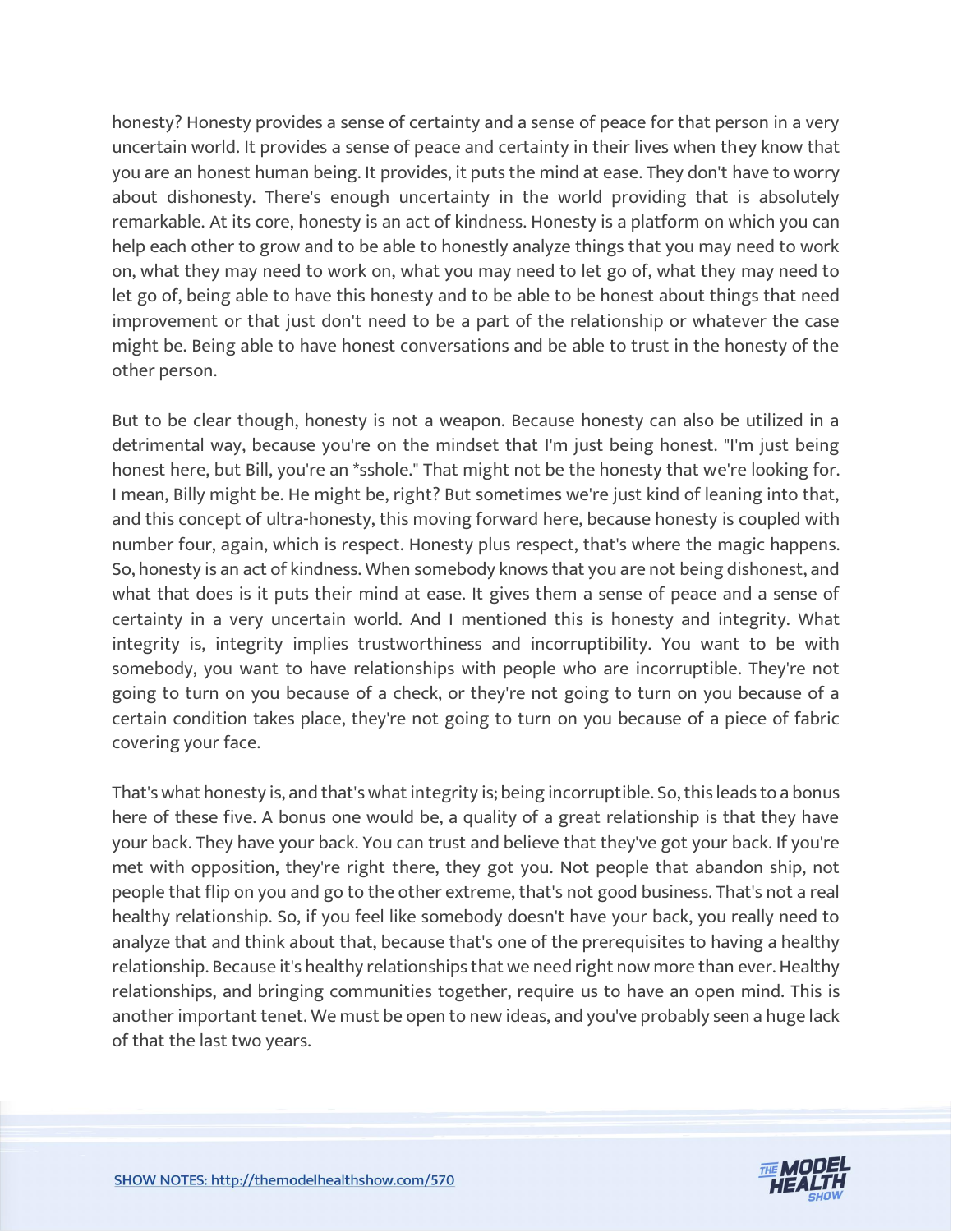We must be open to people having differing points of view than us, but still respect their right to their point of view. We must be open to people having differing lifestyles than us, but still hold a space for them to live the lifestyle that they see fit. Yes, we must absolutely have an open mind, but as Walter Kotschnig said, "Don't keep your mind so open that your brain falls out." So, this goes back to having our principles and our standards. Keeping an open mind, absolutely, you must be open to being wrong. We must be open to new ideas. We must be open to new perspective, that's humanity. As soon as it's a one-size-fits-all, as soon as it's, "This is the only way," or you're ostracized and out, that's a problem.

We must have the capacity to have an open mind and to be understanding. Now, however, we're not so open-minded that we are harming ourselves, we're not so open-minded that we lose ourselves, we're not so open-minded that our brain falls out. So, this goes back to our original tenet that our relationships are there to help us to grow, but this does not mean necessarily, of course, that our relationships are supposed to be easy, but the key here is just because I'm saying it doesn't mean it's going to be easy this does not mean that you have to suffer. You need to continually grow, but you do not have to expose yourself to suffering. So, with that being the context of moving forward and creating healthy relationships and moving our society forward, we have to stop settling. You've got to be clear on what you want, and also having standards, and we need to cultivate those things now more than ever, because oftentimes, the toxicity of really poor-quality relationships, it's taking up so much space in our lives, especially our mental space.

And we're just holding it open for that toxicity that can have a tendency to keep pulling us down. When we finally have the audacity to say, "Enough is enough. I love you from over here, but I'm letting go of this negativity, I'm letting go of this damage, I'm letting go of this being this one-sided relationship." And what happens is you start to make room. You start to make room for better to come in that you could oftentimes not even see because it's so consumed with the negativity. And again, this doesn't mean that the negativity or the negative relationship can't be uplifted over time, but that is no longer your responsibility. If you've put in the time and the effort, and this is somebody that you love and you care about, you do not have to run yourself into an early grave to try to prove your love to someone else or how much you care about them, or whatever the case might be. Because you're taking away your life energy from being of service and bringing light and love to the people who actually give a damn. Who have their hand up and say, "Hey, listen, I appreciate you, I got you."? So, what we need to do is go through eight critical signs that you need to make some adjustments in your relationships starting now, and we're going to do that right after this quick break. Sit tight. We'll be right back.

Few people know that regularly drinking coffee has been shown to help prevent cognitive [decline and reduce the risk of developing Alzheimer](https://themodelhealthshow.com/relationship-revolution/)'[s and Parkinson](https://themodelhealthshow.com/relationship-revolution/)'[s disease. This attribute](https://themodelhealthshow.com/relationship-revolution/)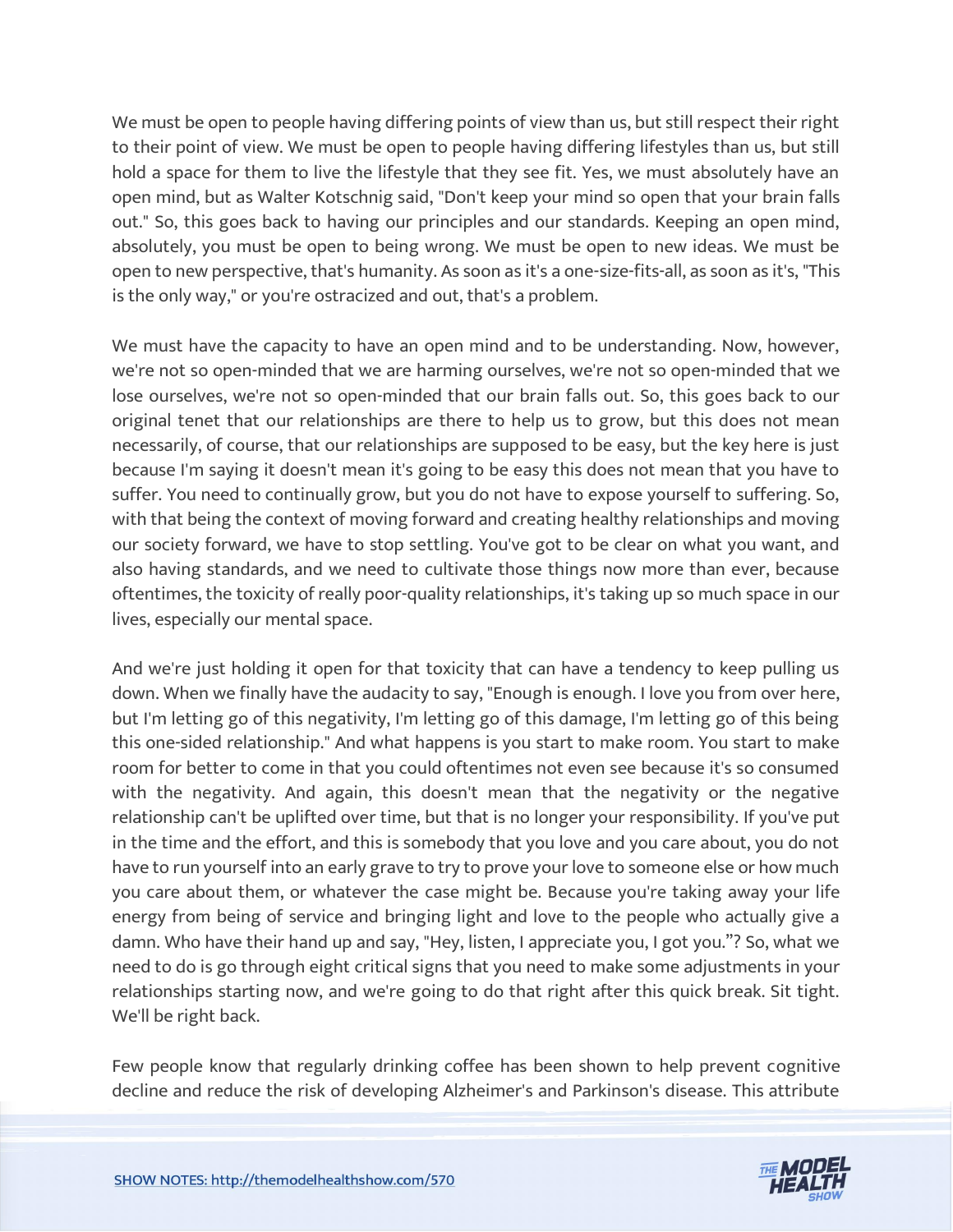referenced in the journal Practical Neurology is yet another reason why intelligent coffee consumption makes the list of best neuro-nutritious beverages. Another study featured in the journal Psychopharmacology uncovered that drinking coffee has some remarkable benefits on mental performance. The research has found that intelligent coffee intake leads to improvements in alertness, improve reaction times and enhanced performance on cognitive vigilance task and task that involve deep concentration. Now, why am I stressing intelligent coffee intake? This means acknowledging the true U-shaped curve of benefits and not going ham on caffeine. The data clearly shows that some coffee, a cup or two a day, and the accompanied caffeine is a great adjunct for improved mental performance.

But going too far starts to lead to diminishing returns. So, we want to make sure that we're getting an optimal intake of coffee, and again, not going overboard. But also, coffee is best when it's not coming along with pesticides, herbicides, rodenticides, fungicides, these chemical elements are clinically proven to destroy our microbiome terrain. So, destroying the very microbiome that helps to regulate our metabolism, regulate our immune system, the list goes on and on. Obviously, you want to make sure that those things are not coming along with the high-quality coffee that we're trying to get these benefits from. And also, what if we can up-level the longevity and neurological benefits of the coffee by combining it with another clinically proven nutrient source? Well, that's what I do every day when I have the organic coffee combined with the dual extracted medicinal mushrooms from Four Sigmatic. And if we're talking about optimal cognitive performance and the health of our brain, the protection of our brain, there are few nutrient sources, like lion's mane medicinal mushroom that pack these kinds of benefits.

Researchers at the University of Malaya found that lion's mane has neuroprotective effects, literally being able to help to defend the brain against even traumatic brain injuries. It just makes the brain more healthy and robust. So again, this combination of medicinal mushrooms plus organic high-quality coffee is a match made in nutrient heaven. Go to foursigmatic.com/model. That's F-O-U-R-S-I-G-M-A-T-I-C.com/model, get 10% off. They're incredible mushroom elixirs, mushroom hot cocos and mushroom coffees. Again, that's foursigmatic.com/model. And now, back to the show.

Alright, now we're going to dive into eight signs that you need to make some adjustments in your relationships, or even potentially let some relationships go. Now I'm saying adjustments because we can change the proximity of the relationship or based on what we're going to go through, you might have the revelation that is time to let this relationship go. So, number one of these eight signs that you need to make some adjustments in your relationships or even let the relationship go, number one is when the relationship brings you more hurt than happiness. You have to start to honor your happiness. You have to start to honor your peace. If you have [a relationship in your life that is constantly hurting you, and you keep justifying that or you](https://themodelhealthshow.com/relationship-revolution/)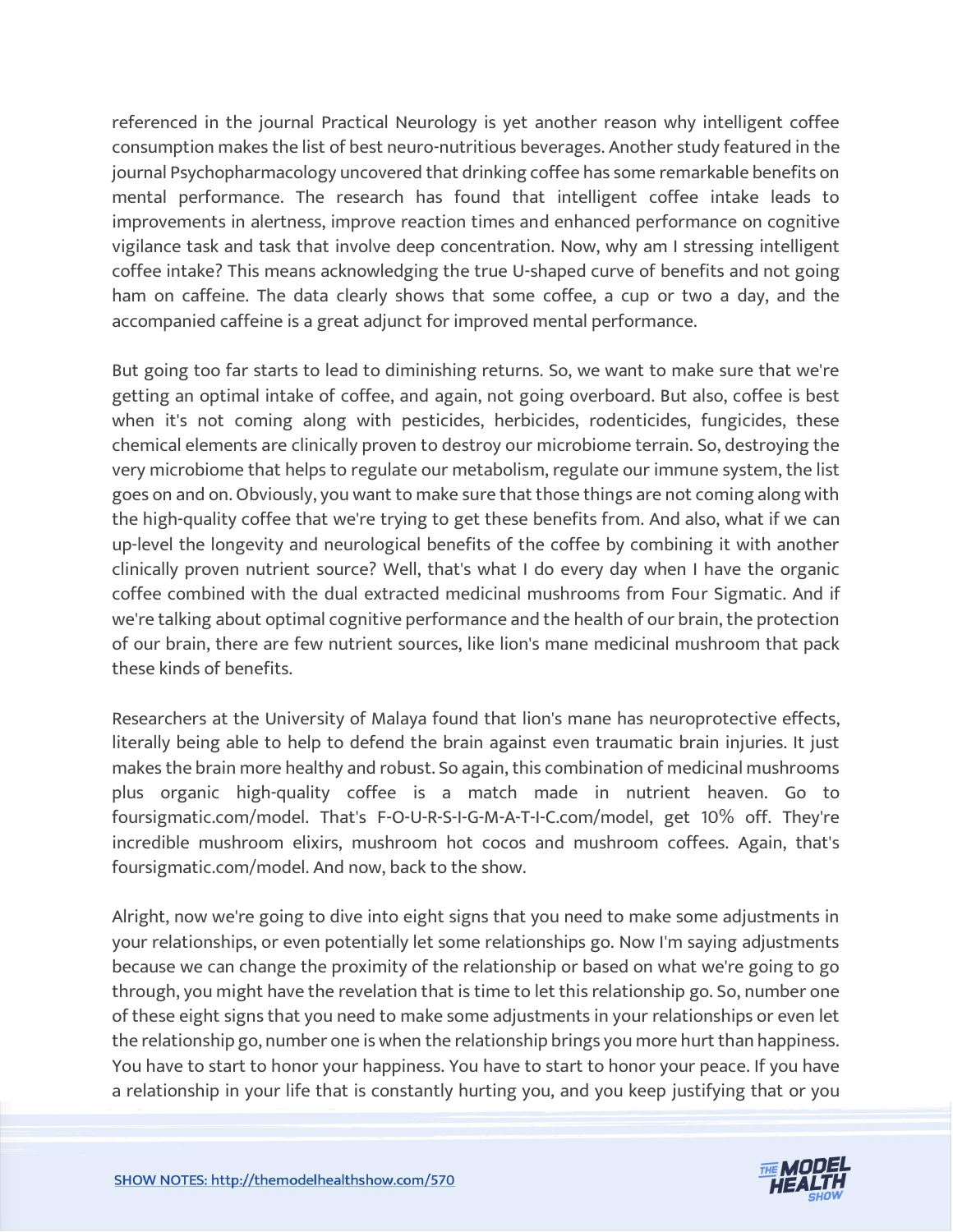keep ignoring it, and the suffering has outweighed the happiness, this would be a great time for you to make an assessment and decide if you're going to adjust this relationship or even move on from this relationship, but it starts with you valuing your own happiness.

Now, number two of these eight signs that you need to make some adjustments in your relationships or even let relationship go, number two is they only come around when they want something, right? They're disappearing into the night, you turn around, they're going, batman style. You turn around, ghost, Patrick Swayze, until they need something then they pop up and they're DMing you, they're calling you, they're talking nice to you, then they get what they want, then they disappear again. They crawl back up under the rock, or they go back to the dark streets of Gotham or whatever, they disappear. They're not around unless they want something from you. We have to acknowledge when this is taking place in our lives, because oftentimes, scenarios like these tend to happen for people who you really love, you deeply love, and you've probably done a lot for them. But the thing is you're not doing them any good, any service is temporary. You're putting a band-aid on a gaping wound in their life because they are not stepping up and becoming responsible for their own life.

If you keep on being the person solving their problems, and they're not learning how to take care of themselves and to solve their own problems, this behavior is going to continue to happen. You have to be willing to let it go. So again, this goes back to their contribution, mutually contributing to the relationship, that's a healthy relationship. If they just come around when they want something that is not a healthy relationship in any form or fashion. Alright, moving on to number three, on these eight signs that you need to make some adjustments in your relationships or even let relationships go, number three is, the relationship is causing you to sacrifice your own integrity. The relationship causes you to keep compromising and acting out of your own character. Just to make them happy. Just to appease them. This could be, and again, all of these are not just about intimate relationships, but also family relationships, extended family relationships, work relationships, community relationships, relationships in your neighborhood. When you are compromising your own character in order to make them happy, in order to fit in with them.

When you have a certain standard or tenet and you see the demonstration or disrespect of that tenet that you hold, maybe you have a deep value of honesty and integrity, and you're now exposed to a couple who's in a relationship that blatantly does not honor that integrity and honesty, and they're looping their way into your circle, you don't have to allow that. What we tend to do is just accept people, it's all good, they'll get better over time, but when people show you who they are, believe them. This doesn't mean that you don't allow them to do what they do, they just don't have to do it around you. They just don't have to bring their compromised integrity into your sphere, where you constantly have to program yourself to [ignore the red flag. So, I hope that that makes sense. If the relationship is causing you to](https://themodelhealthshow.com/relationship-revolution/)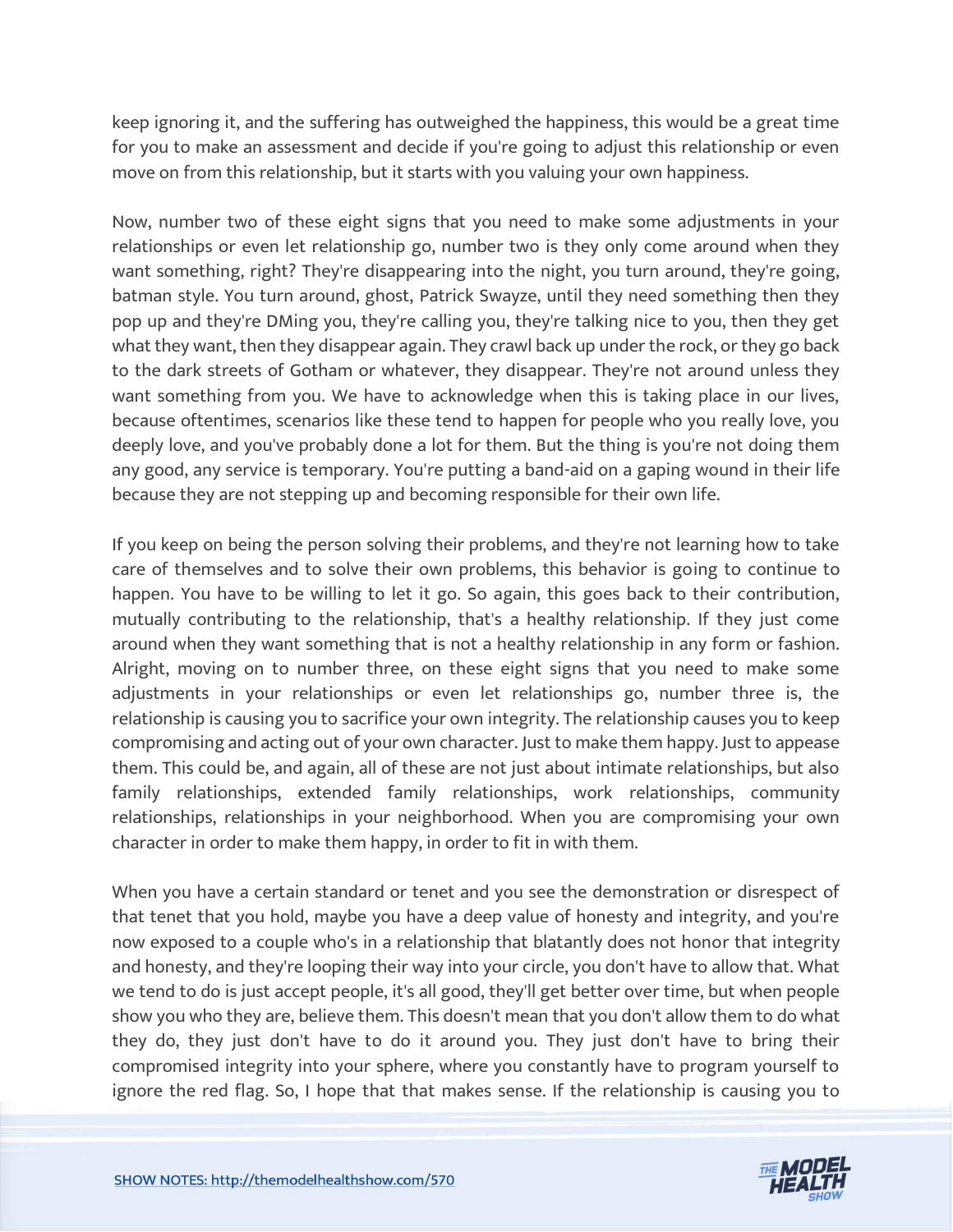sacrifice your integrity, for example, maybe it's even in a business context where you're putting money over your integrity, for example. Man, people would do a lot for a check, for real, but do you want to be that person?

So, if the relationship is causing you to sacrifice your integrity, you might want to adjust that relationship. Distance yourself from that relationship and or eliminate, let that relationship go so that you can make room for better. Number four here, of these eight critical signs that you may need to make adjustments in a relationship or let the relationship go, number four is, you're staying in the relationship expecting that they'll change. Again, when people show you who they are, believe them. A lot of relationships have gone down the drain, caused a lot of pain and suffering with the hope, with the potential that it could be good. Now, I'm a product of potential, alright? My wife cashed out with me. She hit the jackpot, but I hit the jackpot with her, just to be clear, that's really the way that it goes.

But she saw potential in me, because she met me, I had that mattress on the floor. I was living in Ferguson, and I just wasn't really doing that great from some perspective, from the surface perspective. But if you look just a little bit deeper, you saw she met me being of service. She met me working at the university gym and being so... I didn't even really notice her like that. I mean, I notice who comes to the gym, but I wasn't like trying to holler at her. I was so focused on being of service, and she saw that, this dedication and my love of helping other people. She saw something in me. That potential was showing evidence. You have to see evidence of the potential, not just the potential based on some airy-fairy idea of what we think a person is supposed to be like. Let them express evidence of that thing. So, I'm a product of somebody banking on my potential.

Absolutely, so it's not that we eliminate the potential, but staying in the relationship and continuously expecting them to change and become that person that you want them to be or that you expect them to be, and it's creating a lot of suffering and divisiveness and pain. Again, when people show you who they are, believe them. Alright, moving on to number five on these eight critical signs that you may need to adjust the relationship or even let the relationship go. Number five is, when they expect your world to revolve around them. When you have a relationship with somebody who outwardly demonstrates that they don't care about the challenges, about the pressures that you are experiencing in your own life and yet have no problem placing their problems on you, that is a serious red flag. If they're not concerned about what you might be going through, what's going on in your life, in your day, the pressures that are on you, and yet they have no problem dropping some random craziness on you or just talking out the way to you and causing conflict or whatever it is, not caring about what you have going on in your life.

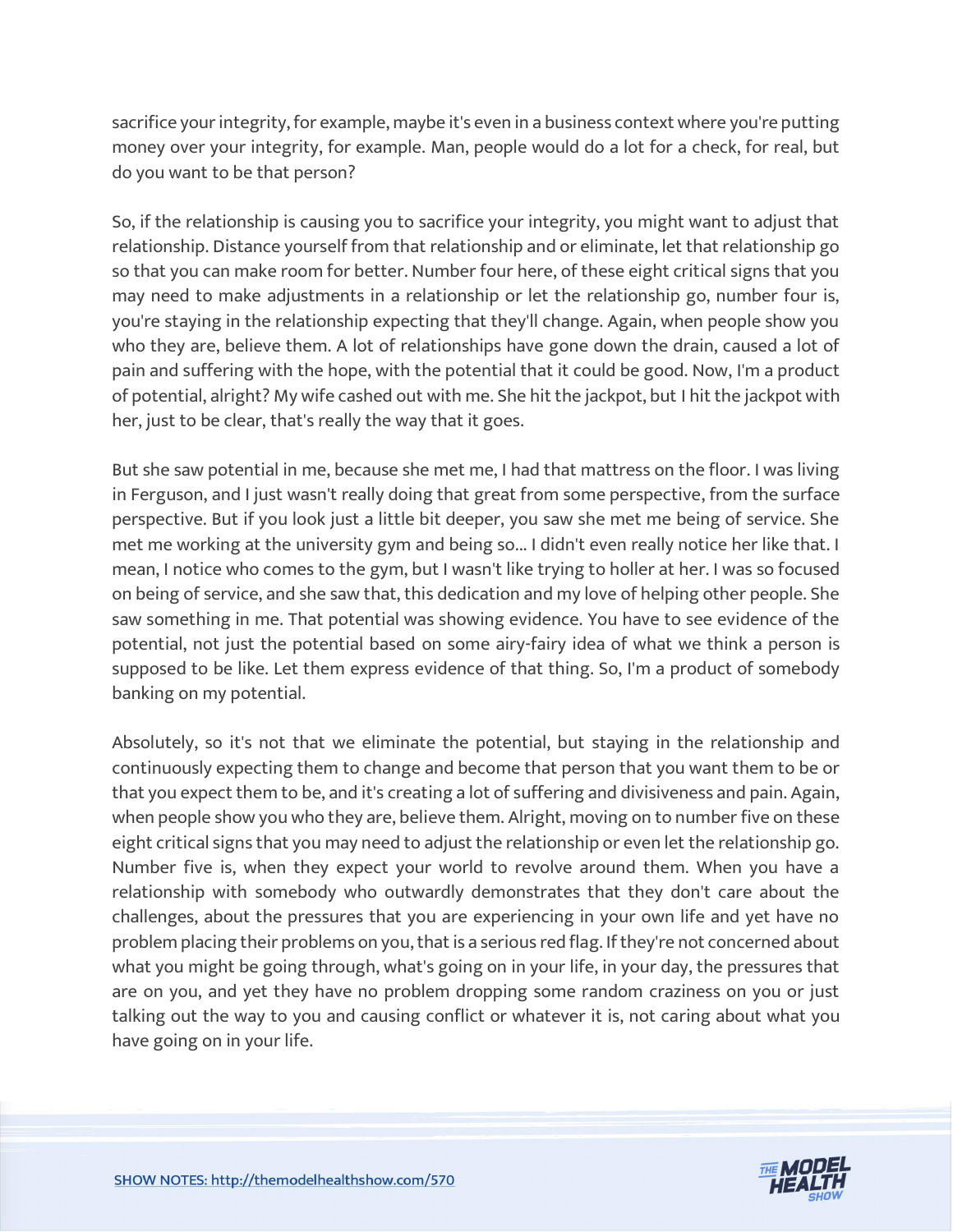Again, huge red flag. When they don't understand how much their actions affect other people, when they don't understand how much their behavior affects you, that's a red flag. Some people are just wired up that way, oftentimes it's a response through the conditions that we grew up in. Again, we might develop coping mechanisms to where we start to feel a sense of fear or inferiority, or we hit the other side of a feeling of superiority, a sense of abandonment. And so, we'll start to portray these things and they'll constantly make things about them, not as a means of connection and communication, but as a means of justifying their feelings of inferiority or their portrayed superiority.

So, making everything about them, where do they fit in to the things going on in your life, the work that you're doing, constantly finding ways to revolve it, to make it about them. We can make things about us in an effort to communicate, we share a story, we share an insight from our own experience as a means of connecting with other people, of teaching, of growing, but when we start to make the story about us and what we are lacking or what we have, and they're bringing that to you constantly, that's a huge red flag.

This is the behavior patterns of narcissism, and to a degree, again, just to be able to survive in the world, people are going to have a level of narcissism at different points. But when it's a deeply conditioned character expression of narcissism, not caring about their impact on your life when they bring negativity to you constantly out of the blue because something is going on in their life. Or when they constantly are making things about themselves, you can rest assured that this behavior is deeply embedded and you have to give yourself permission to allow them to get the help that they need, because clearly, the help that you've been giving isn't enough, because at its core, what's going to continue to happen is they're going to blame you for their problems, this is what folks do when they're tied up in a narcissistic tendency. Again, it's not that they're trying to be that way, 99.999% of the time. But we have to be able to do the inner work necessary so that we start to take responsibility for our own actions in our own life, and also having the audacity to care about other people and what's going on in their life and being a source of support and light and the things that you're giving, they're reciprocating that.

That's number five here, and these eight signs that you may need to adjust or even eliminate a relationship. Number six is, they don't celebrate your wins, if you're people that are not celebrating you when you have good things happen, you need to keep your eyes on that. Alright, and also with that is coupled with, they might even hate on you when you get some progress, or you get some success. Alright, there's a lot of different cultural understandings about haterism now, Kat Williams has a great one, the comedian Kat Williams where he's talking about the fact of, truly, if you're doing anything of success in this world, you're going to have haters, it's automatic. He's telling you to strive to get more haters. If you got 14 people [hating on you, you need to try to get to 16 heaters by the end of the summer. It](https://themodelhealthshow.com/relationship-revolution/)'[s a](https://themodelhealthshow.com/relationship-revolution/)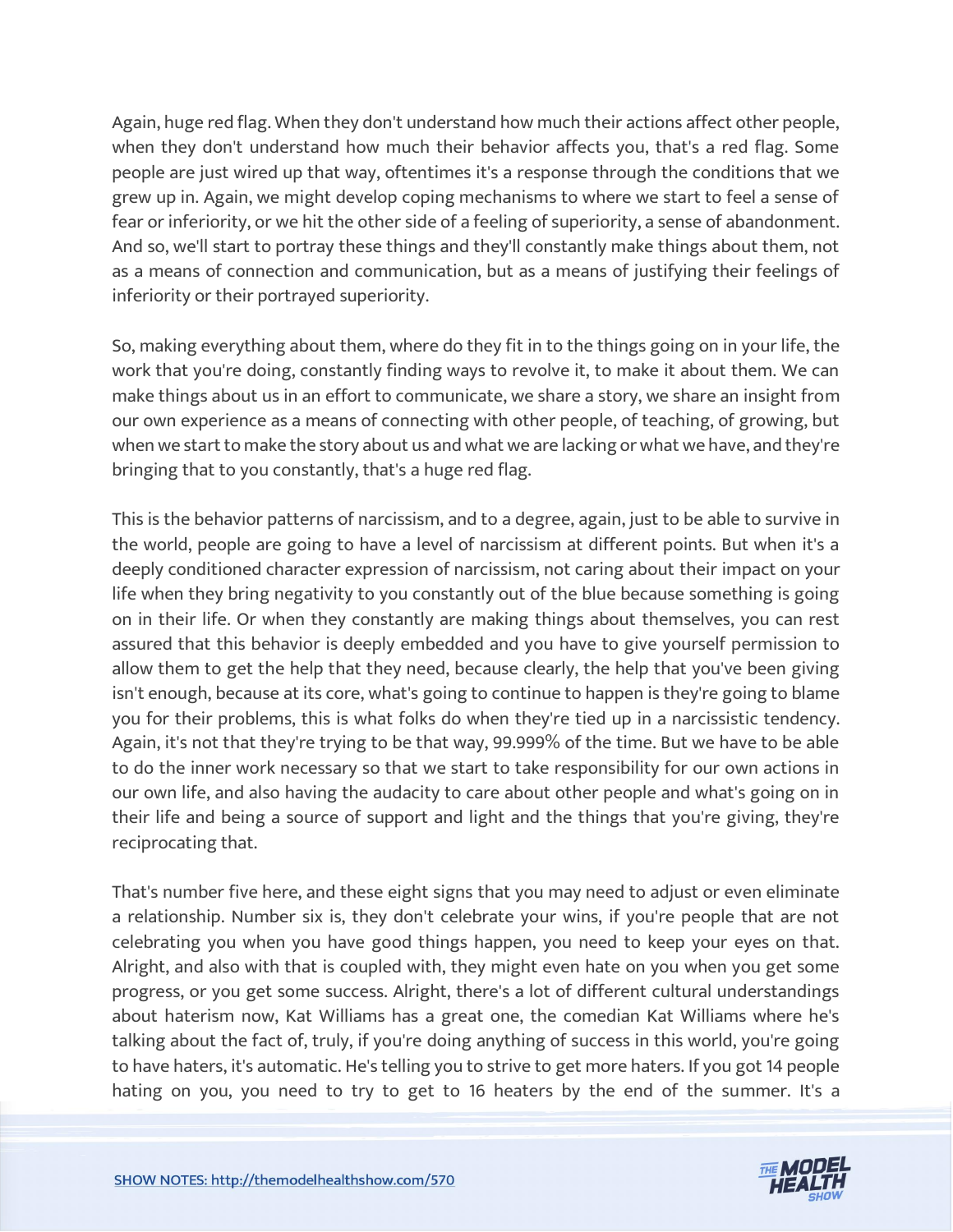demonstration that you're growing, you're evolving, you're doing something people have... When you start to rise up, I just shared this with my youngest son, Braden, because he's just like, "People hate on you?" We were talking about it. I don't remember what the example was, because he wanted to start a YouTube channel, and of course I'm a parent, so I'm worried about my man.

When do I allow people to be able to comment or things like that? Because people out here on interwebs, there's some studio gangsters out here, there's some internet gangsters that just say the wildest stuff to people that they don't know. So, I shared this example with them that when you're working to build yourself up, just think about a building. Your part of a city and you're growing yourself, and you're building yourself up and working to be a skyscraper, that's a sense of inspiration and empowerment and resources, and other people have the same capacity, the same potential to build themselves up as well. But a lot of times people see what you've achieved, and they start in with the excuse making and all the reasons that they can't. And so rather than them building themselves up and doing whatever is necessary, they'll work to try to tear your building down so that everybody is even again. And it's not often even intentional, it's just a psychological thing for people to be comfortable not growing or feeling a sense of threat of losing somebody that they care about and they're growing and becoming this skyscraper, and so when I shared this with him, he actually said, "I love that example. That makes so much sense."

And so, I also pointed him to the fact that there's so much good to go around, there's so much opportunity, there's so many resources, and most importantly, resourcefulness as a people, we are so resourceful when we allow ourselves to be. Even from the worst of circumstances, we can rise up and we can be the greatest version of ourselves. And so, we all have that capacity, so we want to stack conditions to where we have more people in our lives, we're celebrating as we're growing, who are cheering us on as we're raising and elevating ourselves to that Dubai level stature. And so, it's just a really remarkable thing because especially today with the advent of social media and so much in our face, we can easily fall into that trap of, you see somebody doing something like, "I could do that, that could be me, that should be me." Rather than, well, make it you, make another hove, do it, do what is necessary, build yourself up, put yourself in position to be that person rather than putting that energy into tearing other people down.

Absolutely. There are people who are coming into the game with what appears to be more advantages, but man, if I've learned one thing in this life, your disadvantages can become your greatest advantages, and I had a sh\*tload of disadvantages, and we can flip those things and we can make a powerful impact on the rest of the world. But we have to change our story, we have to understand how powerful we are to effect change in the world.

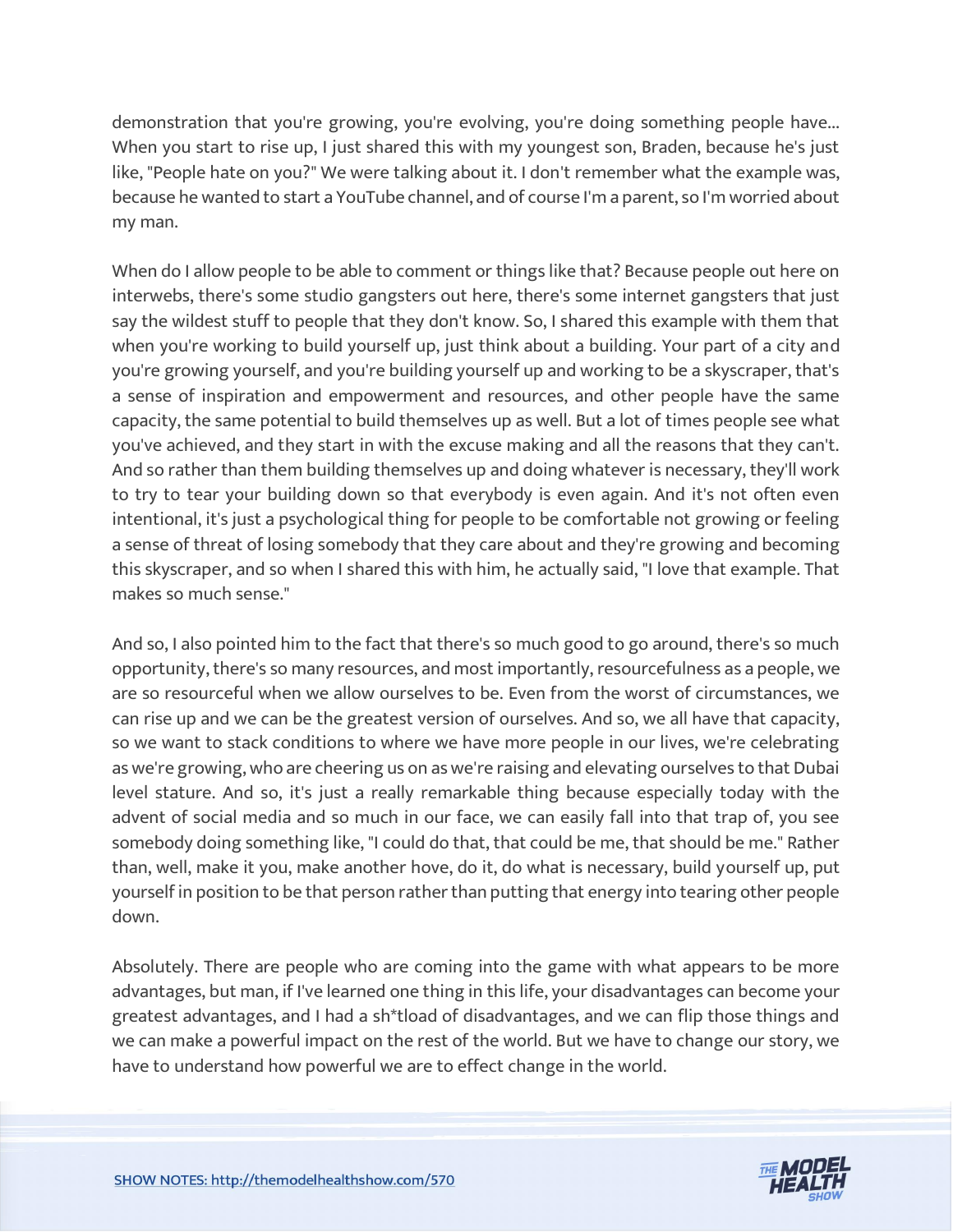So, moving on, number seven, in these eight signs that you may need to adjust the relationship or even let a relationship go. Number seven is, you keep being forced to justify their actions. When they are hating on you, you tell the story, "Well, they've been through a lot, they've been hurt," you keep on justifying their behavior, whether it's bringing direct vitriol towards your way, whether it's hate, whether it's them keep taking advantage of you and disappearing, them manipulating you, whatever the case might be, and you keep justifying their behavior, and I'm saying this from experience, I've done it, I've done it many times. Especially if we love people, we're going to have a tendency to give our heart, give our soul, step up in a bigger way to do something for them, all the while we're justifying their actions when they take advantage of us. We got to clean that mess up moving forward.

Number eight here. And finally, when your values simply don't align, your values simply don't align anymore. There's this powerful statement that some people are in your life for a reason, for a season or for a lifetime, and we have to be able to understand that there's going to be a change of seasons, there's going to be a reason from time to time that people come in and out of your life, and there are going to be people that are there with you for the long haul. And it's not always going to be the people that you think it's going to be that are fitting into these different positions, so when your values are not aligning anymore, that doesn't mean that you love somebody less or that you don't care about them, but in order for you to fulfill your soul's mission here on the planet, we have to be willing and have the audacity to adjust that exposure to the relationship, the position of that relationship in our lives or even make room and let that relationship go.

There's this quote from Big Sean that says, "If it costs you peace of mind, it might be too expensive," I felt that, I felt that. And why it could be so difficult to let go of relationships that are causing us harm and constantly causing us irritation and we're facing vitriol and pain, is that our brains get acclimated to these behavior traits and these habits. Oftentimes, repetition lays down that neuro-association, it's laying down more myelin where we just expect, "Oh, this is just how it is. That's just how they are. This is just how I respond," and we keep letting these things go on, on automatic. When in reality, we have to take control of our thinking and be able to self-assess and understand, am I actually valuing myself, am I actually valuing my time and my energy and my love? Where could I better be expressing in sharing and giving this love that I'm taking from this place over here and putting it where it's not valued? That I might be taking for my kids to put into this relationship with somebody who doesn't appreciate it. Alright, so it can be difficult because of literally the way that our brain gets wired up, but today it's about understanding ROR, return on relationships, it's the most valuable entity in our lives. If we're talking about ROI, return on investment, it's not that.

That's cool, but ROR return on relationship has the biggest impact on our health, on our peace [of mind, on our success in life, and the list goes on and on and on. You](https://themodelhealthshow.com/relationship-revolution/)'[re going to be hard](https://themodelhealthshow.com/relationship-revolution/)